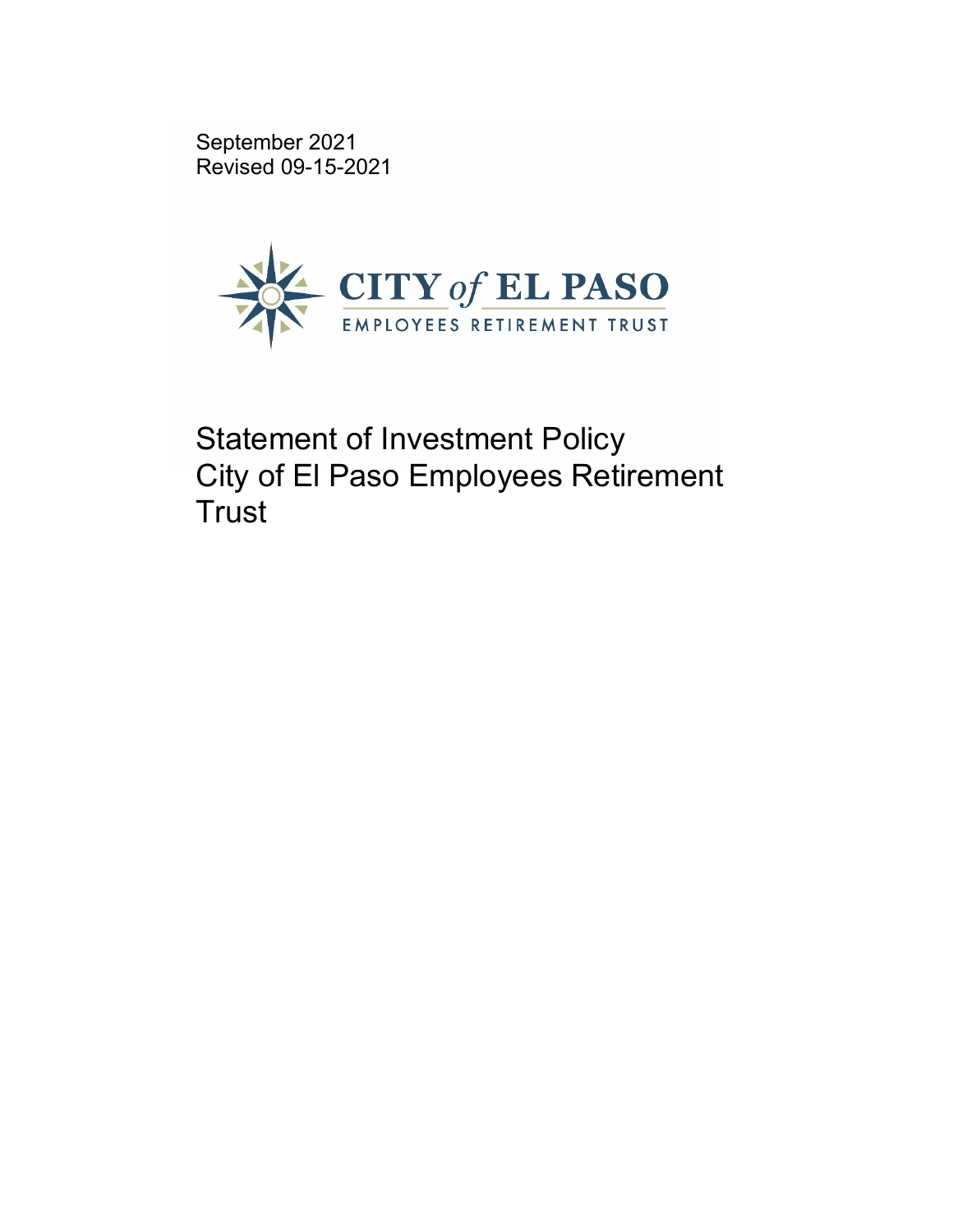## **Contents**

| 5 <sub>1</sub> | ٠<br>$\blacksquare$<br>$\blacksquare$<br>International Equity-All Country World ex-U.S. Investable Markets Index 21<br>٠<br>International Equity-All Country World ex-U.S. Investable Markets  22<br>$\blacksquare$<br>$\blacksquare$<br>$\blacksquare$<br>$\blacksquare$<br>$\blacksquare$<br>$\blacksquare$ |  |
|----------------|---------------------------------------------------------------------------------------------------------------------------------------------------------------------------------------------------------------------------------------------------------------------------------------------------------------|--|
|                |                                                                                                                                                                                                                                                                                                               |  |
|                | 7. Selection of Investment Managers and Custodial Bank 37                                                                                                                                                                                                                                                     |  |
|                |                                                                                                                                                                                                                                                                                                               |  |
|                |                                                                                                                                                                                                                                                                                                               |  |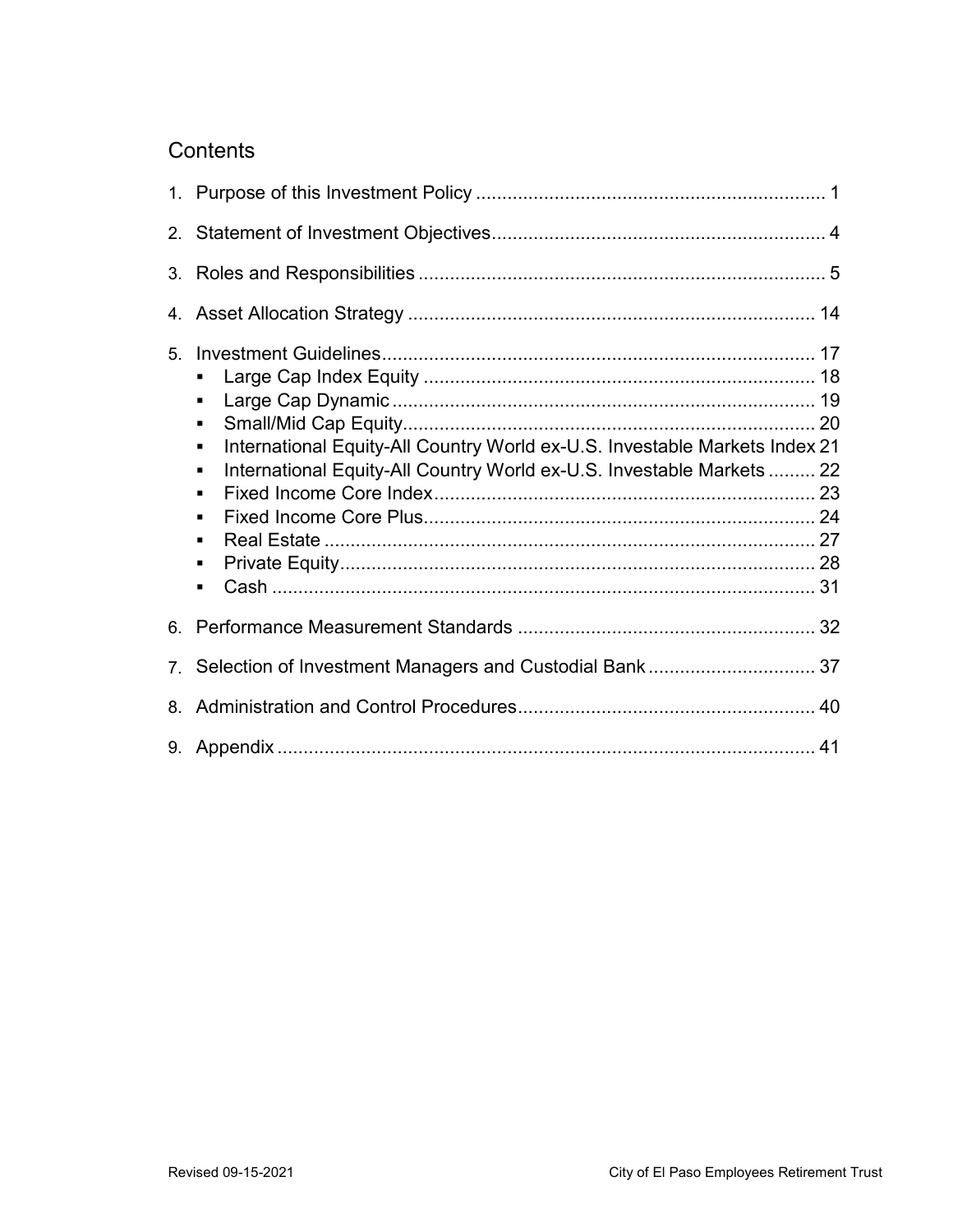

## **Purpose of this Investment Policy**

The City of El Paso Employees Retirement Trust (Fund) was created by an action of the El Paso City Council when it adopted Section 2.64 of the El Paso Municipal Code (see Appendix). The city council of El Paso also created a City Employees' Pension Board of Trustees (aka Board or Board of Trustees) whose duties include the development of rules and regulations concerning the investment of pension fund assets. It is an objective of this policy to provide retirement benefits to City employees in conformance with the city ordinances as well as state and federal laws. The Board of Trustees (Board) consists of individuals whose role is to oversee all aspects of the operation of the fund. The Board members are fiduciaries of the Fund; their responsibilities with respect to the assets of the Fund include completing each of the duties below with the exercise of judgment, care, skill, prudence, discretion and intelligence, as a person acting in a like capacity and familiar with such matters would use in the conduct of the Fund's activities:

- 1. Establish rules and regulations, policies and guidelines for the investment of the assets of the Fund in compliance with local ordinances as well as state and federal laws.
- 2. Study thoroughly each issue affecting the investments of the Fund so as to make an educated and prudent decision.
- 3. Select qualified professionals to assist in the implementation of the investment policies.
- 4. Evaluate the Fund, its performance, its compliance with this Statement of Investment Policy, its compliance with local and state laws, the performance of staff personnel, and other professionals retained by the fund in the various capacities in which there are employed.

To achieve its objectives, the Board is authorized to employ at all times qualified professional investment personnel to supervise the investment of these assets.

The overall goal of this policy will seek to optimize investment results in order to generate sufficient funds for present and future beneficiary payments. Since the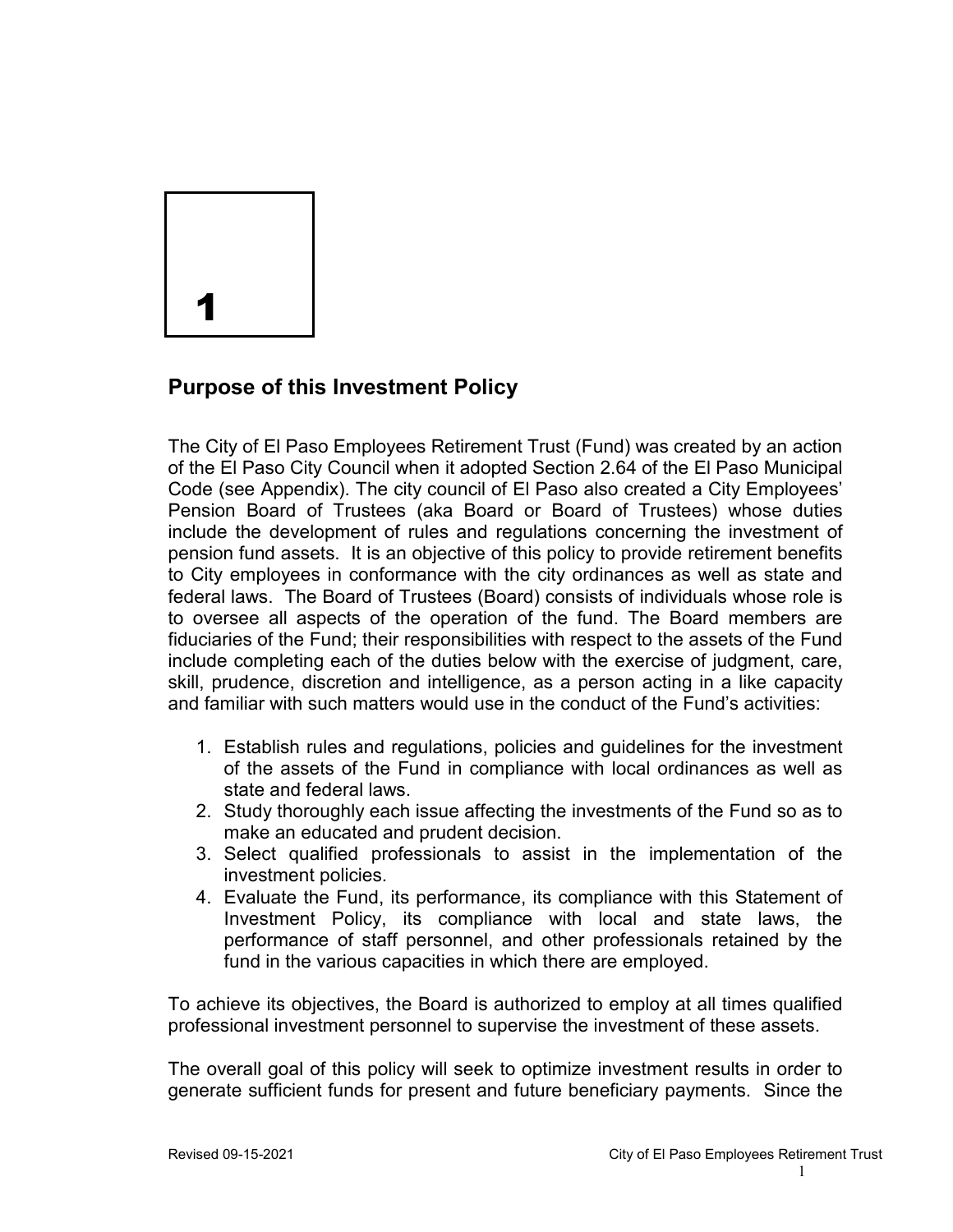fiduciary nature of the Fund is paramount, such an objective must also necessarily consider capital conservation and the avoidance of unnecessary risk.

General objectives of this policy have been formulated with respect to the following:

- 1. The anticipated financial needs of the Fund in light of its funded status, including short and long-term cash flow projections and liquidity needs;
- 2. The risk tolerance of the Board and the need for diversification;
- 3. Observations about historical rates of return on various asset classes;
- 4. Assumptions on current and projected capital markets, general economic conditions and expected rates of inflation; and
- 5. The need to document investment objectives, guidelines, and performance standards and effectively communicate these guidelines to interested parties.

Investment objectives represent desired results and are long-term in nature covering typical market cycles of three to five years. Any short-fall should be explainable in terms of general economic and capital market conditions.

The objective of this policy is to invest the Fund assets in accordance with the "prudent person" standard of fiduciary responsibilities. Investments shall be diversified so as to minimize the risk of large losses, unless in light of such circumstances, it is clearly prudent not to do so. The Board shall adhere to the "prudent investor rule" standard by evaluating individual assets not in isolation but in the context of the Fund's portfolio as a whole and as a part of an overall investment strategy having risk and return objectives reasonably suited to the Fund.

All transactions undertaken on behalf of the Fund will be for the sole benefit of the Fund's participants and beneficiaries and for the exclusive purpose of providing benefits to them and defraying reasonable administrative expenses.

Financial objectives identified include:

- 1. Containing total fund costs to the lowest reasonable level; and
- 2. Providing the greatest flexibility in funding retirement benefits for participants; and
- 3. Keeping assets above 100% of accrued vested liabilities; and
- 4. Growing total fund assets over time on a real dollar basis at a compound rate of increase which, combined with contributions, will provide for the payment of current and future benefits.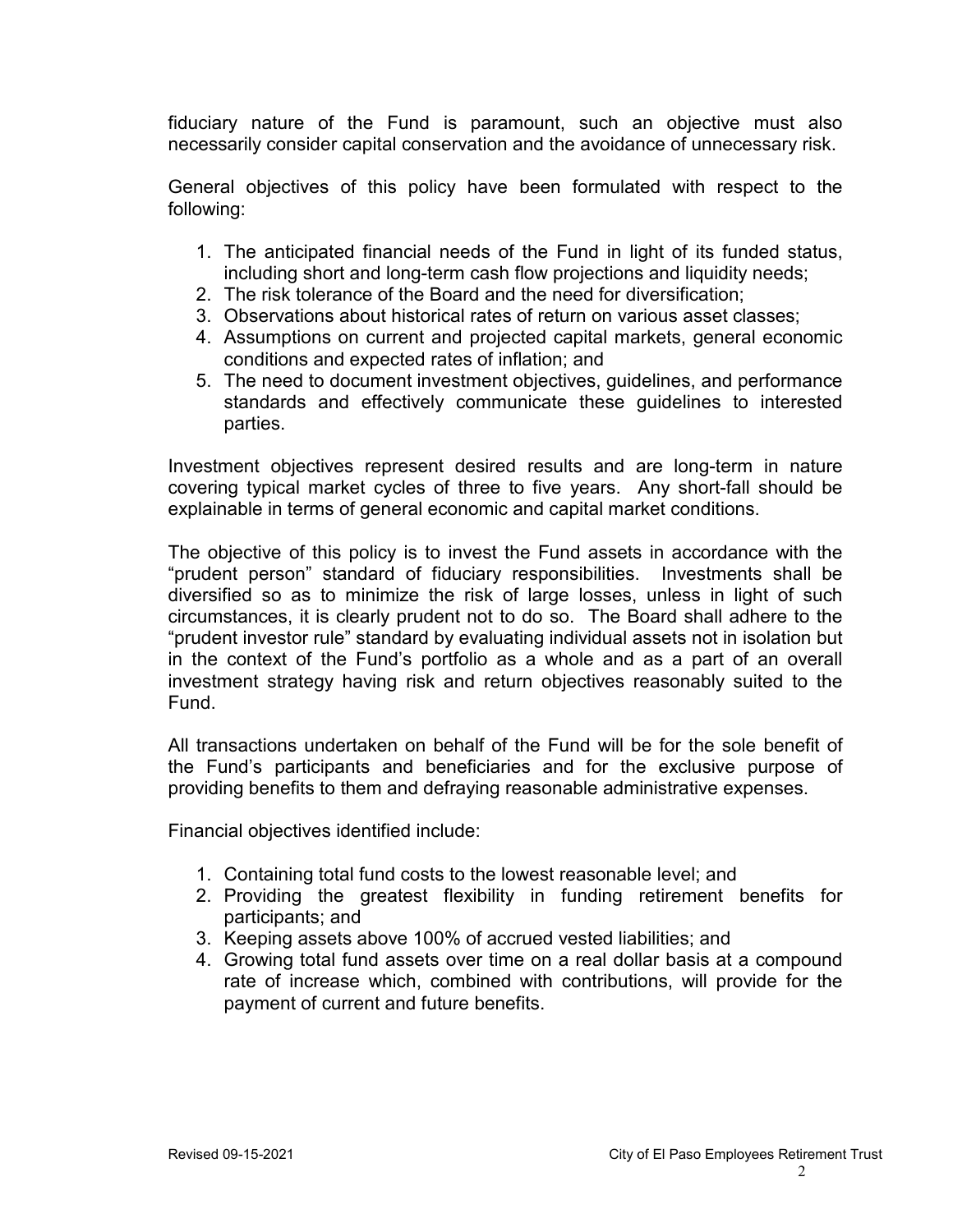This Investment Policy statement represents the Board's conclusion based upon a careful and prudent study of the most suitable combination of investments to satisfy the Fund's ongoing obligations.

The purpose of this Investment Policy Statement is to:

- 1. Set forth the investment objectives, policies and guidelines which the Board judges to be appropriate and prudent, in consideration of the needs of the Fund in compliance with applicable local state and federal laws; and
- 2. Establish the criteria against which the retained investment managers' performance is to be measured; and
- 3. Communicate the investment objectives, guidelines and performance criteria to investment managers, consultants and interested parties; and
- 4. Serve as a review document to guide the oversight of the investment of the Fund's assets over time and a yardstick for compliance with local and state laws regarding investments where applicable; and
- 5. Establish the range and character of permissible investments in compliance with local and state laws as they may apply.

This Statement of Investment Policy was promulgated by the Board with the advice of investment and legal consultants. It is intended to be binding upon all persons with an interest in the Fund's investments, including the Board, its employees, Investment Managers, Custodian Bank and other interested parties.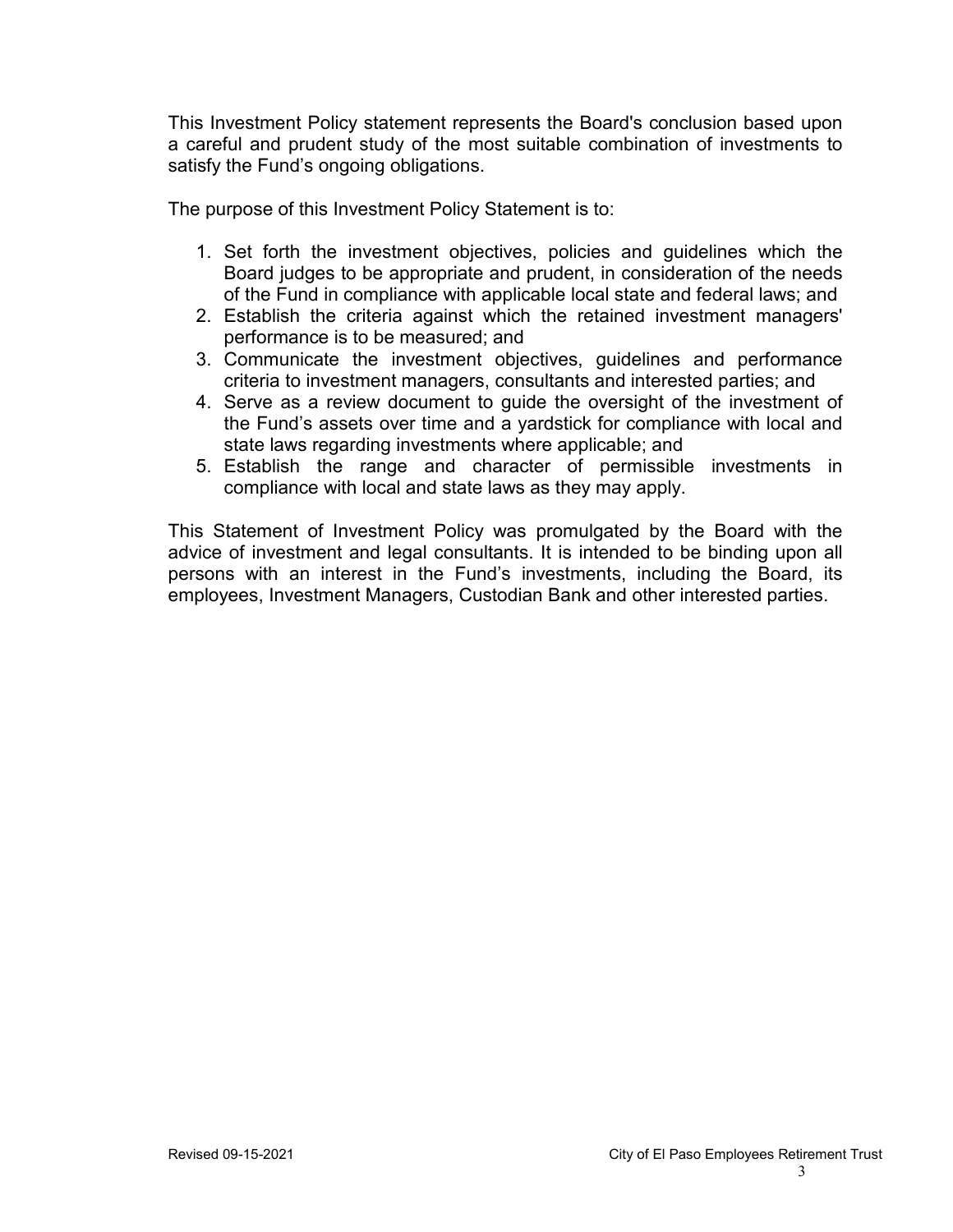

## **Statement of Investment Objectives**

The investment objective of the City of El Paso Employees Retirement Trust (Fund) is to ensure, over the long-term life of the Fund, an adequate pool of assets to support the benefit obligations to participants, retirees and beneficiaries. In meeting this objective, the Fund seeks the opportunity to achieve an adequate return to fund the obligations in a manner consistent with a prudent level of diversification. Specifically, these objectives include the desire to:

- **If lack** in a manner such that future assets are available to fund liabilities;
- Maintain liquidity sufficient to pay current benefits when due;
- Diversify, over time, among asset classes so assets earn a reasonable return with acceptable risk of capital loss; and
- To comply with Performance standards as outlined in section 6.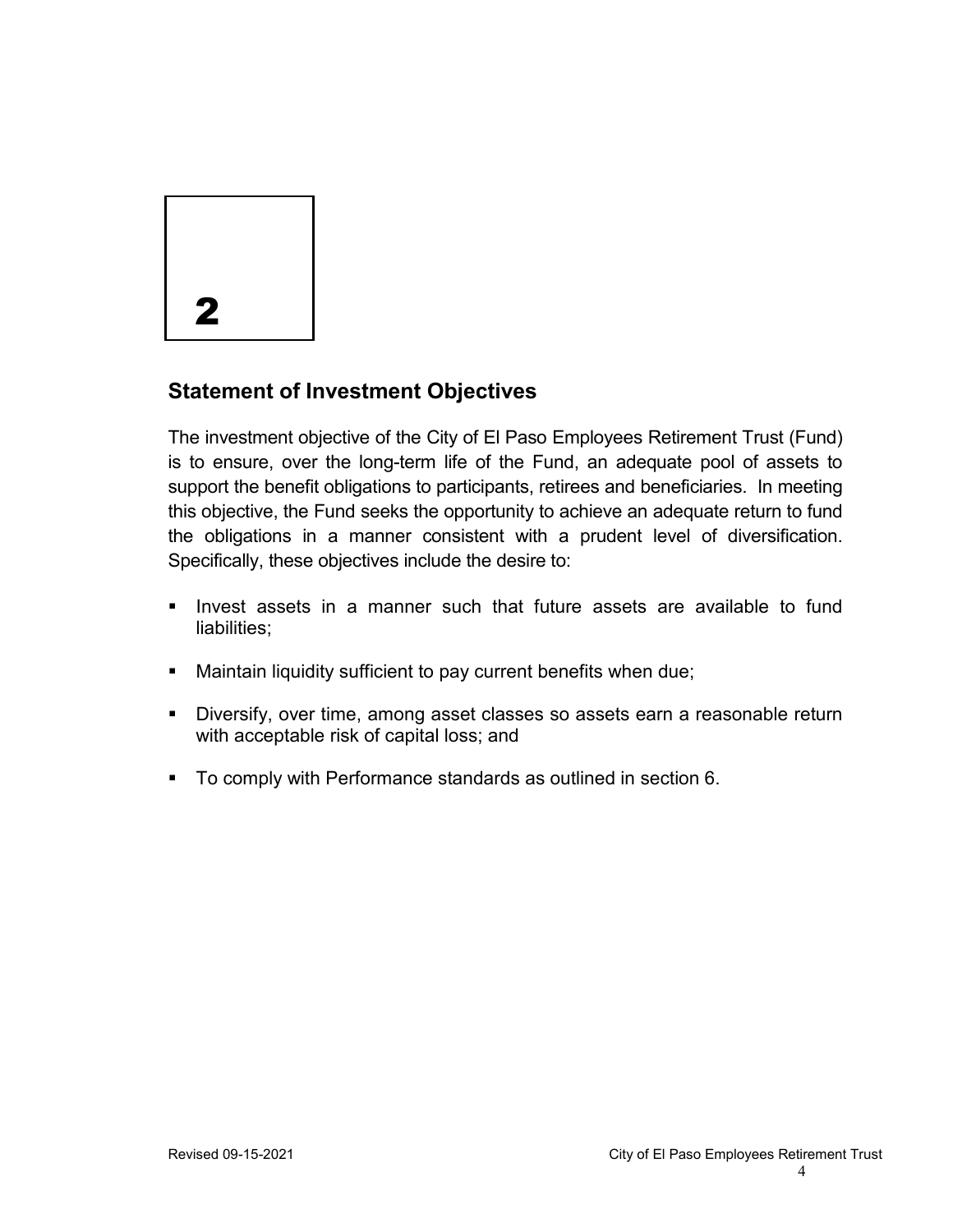

## **Roles and Responsibilities**

### **Responsibilities of the Board of Trustees**

The specific responsibilities of the Board in managing the investment process include, but are not limited to, the following:

- 1. Establishing overall objectives and the setting of investment policy, so long as the objectives do not contradict the objectives found in 2.64 of the El Paso Municipal code.
- 2. Appointing an Investment Committee which considers issues related to the investment of Fund assets and which makes recommendations to the Board.
- 3. Determining the Fund's projected financial needs and communicating such needs to the Fund's actuary, investment consultant, investment managers and other service providers as necessary.
- 4. Establishing realistic investment goals and objectives, as well reasonable investment policies and limitations.
- 5. Establishing the Fund's asset allocation (defined as determining an appropriate mix of the Fund's assets between various asset classes and investment styles) in a manner to achieve the Fund's goals and objectives without undue risk.
- 6. Selecting qualified actuaries, investment consultants, investment managers, custodians and other service providers. Also communicating the duties and responsibilities to those accountable for achieving investment results and to whom specific responsibilities have been delegated.
- 7. Monitoring and evaluating performance results to assure compliance with investment guidelines and objectives are being met.
- 8. Taking appropriate action to add or replace investment managers or other service providers as necessary.

 $\sim$  5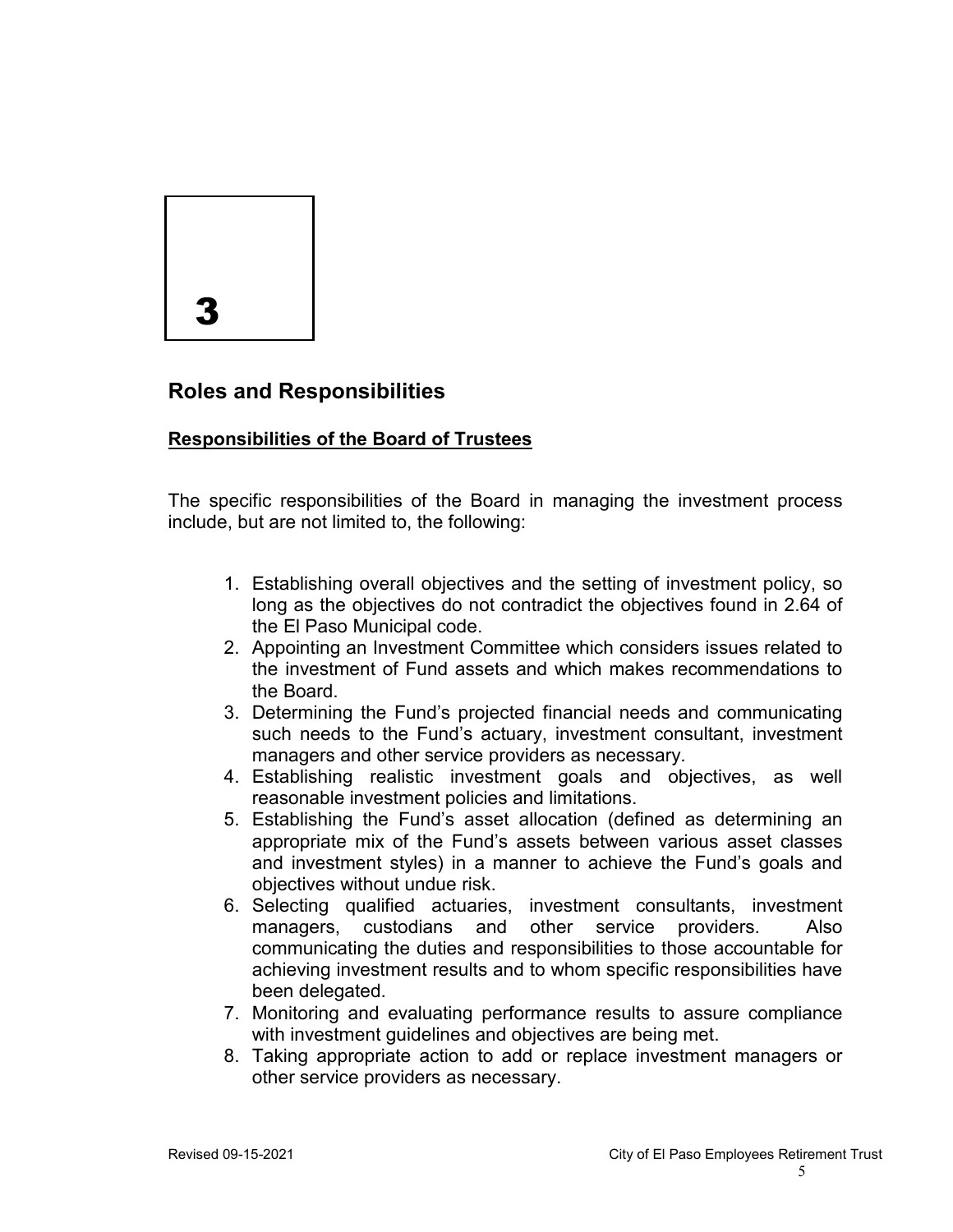- 9. Maintaining all records dealing with the Fund and its assets, and the investment of those assets.
- 10.Undertaking such work, studies, or education as may be necessary to keep the Board adequately informed and educated so as to properly fulfill its fiduciary duties.
- 11.The Board is authorized to delegate certain responsibilities to qualified agents to assist the Board in fulfilling its fiduciary duties and responsibilities noted above.

#### **Responsibilities of the Investment Committee**

Members of the Investment Committee are selected by the Chairperson of the Board. The Members of the Investment Committee are charged with investigating investment related issues. Once investigations are completed and conclusions or recommendations have been formulated, the Investment Committee reports its findings and recommendations to the Board. Any conclusions or recommendations made by the Members of the Investment Committee should be made in the sole interest of fund participants and their beneficiaries.

The Investment Committee, in concert with the prior written recommendation of the Investment Consultant, is authorized to direct an investment manager to suspend, and/ or resume trading in any investment portfolio. The Investment Committee can utilize this authority when it believes that the performance of an investment portfolio may be diminished due to the continued trading in a given investment portfolio. The Investment Committee may use this authority to suspend trading when personnel changes at the investment management firm may cause the portfolio to be invested in a style which is different than the style for which the investment manager was hired. The Investment Committee may also use this authority to suspend trading when it has reasonable cause to believe that the investment manager is investing in a manner not prescribed in these guidelines or as authorized in their investment manager agreement. The Investment Committee will notify the Manager of such action when taken. Actions taken to suspend/ resume trading will be reported to the Fund's Board at its next Board meeting.

#### **Responsibilities of Pension Fund Administrator and Staff**

The Pension Fund Administrator and fund staff act on behalf of the Board to monitor, coordinate and control the day-to-day activities of the Fund in accordance with the El Paso Municipal Code, State law, contracts approved by the Board and any rules or regulations adopted by the Board pursuant the provision of Section 2.64 of the Municipal Code which specifically authorized the Board to make said rules and regulations. Activities of the Pension Fund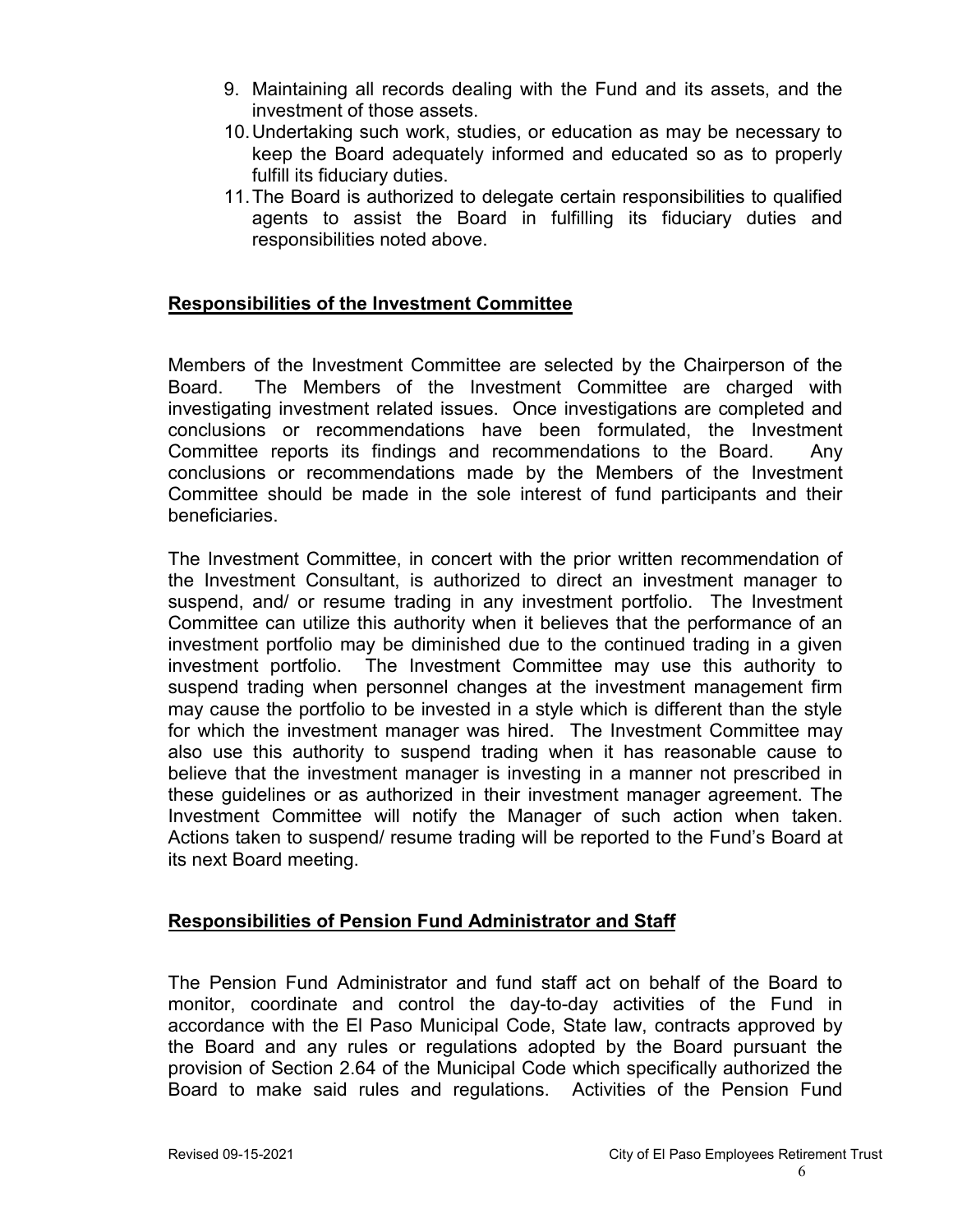Administrator and staff are guided by the sole interest of fund participants and their beneficiaries.

### **Responsibilities of Investment Consultant**

- A. The primary duty of the investment consultant is to work with the Board, supporting the Board's management of the investment process. This includes meeting regularly with the Board to provide information, perspective, and evaluation as to the Fund's goals, objectives, investment structure, and investment managers, which encompass the development, implementation, and monitoring of a properly diversified investment portfolio.
- B. Specific duties of the investment consultant include, but are not limited to, the following:
	- 1. Making recommendations to the Board of appropriate actions, which will enhance the probability of achieving overall objectives such as use of various asset classes, implementation of investment strategy, changes in investment policy and changes in investment managers or other service providers.
	- 2. Assist the Board in developing an appropriate asset mix through the use of regular studies, which employ analysis of both the assets and liabilities of the Fund.
	- 3. Assist the Board in deploying an appropriate asset mix through the development of specific investment strategies and supporting policies.
	- 4. Provide comprehensive evaluation of the investment results of the total fund and individual asset managers, in light of the investment guidelines and performance standards contained in this Policy.
	- 5. Notify the Board of changes in the structure, personnel, ownership, investment philosophy or process of investment managers serving the Fund and present a course of corrective action when necessary.
	- 6. Providing ad hoc investment research and other support as may be necessary to support the Board's educational and informational needs.

### **Responsibilities of Investment Managers**

### **A. Adherence to Statement of Investment Policy:**

1. The investment managers shall respect and observe the specific limitations, guidelines, and philosophies expressed herein, or as expressed in any written amendments, addendums or attachments to this Policy.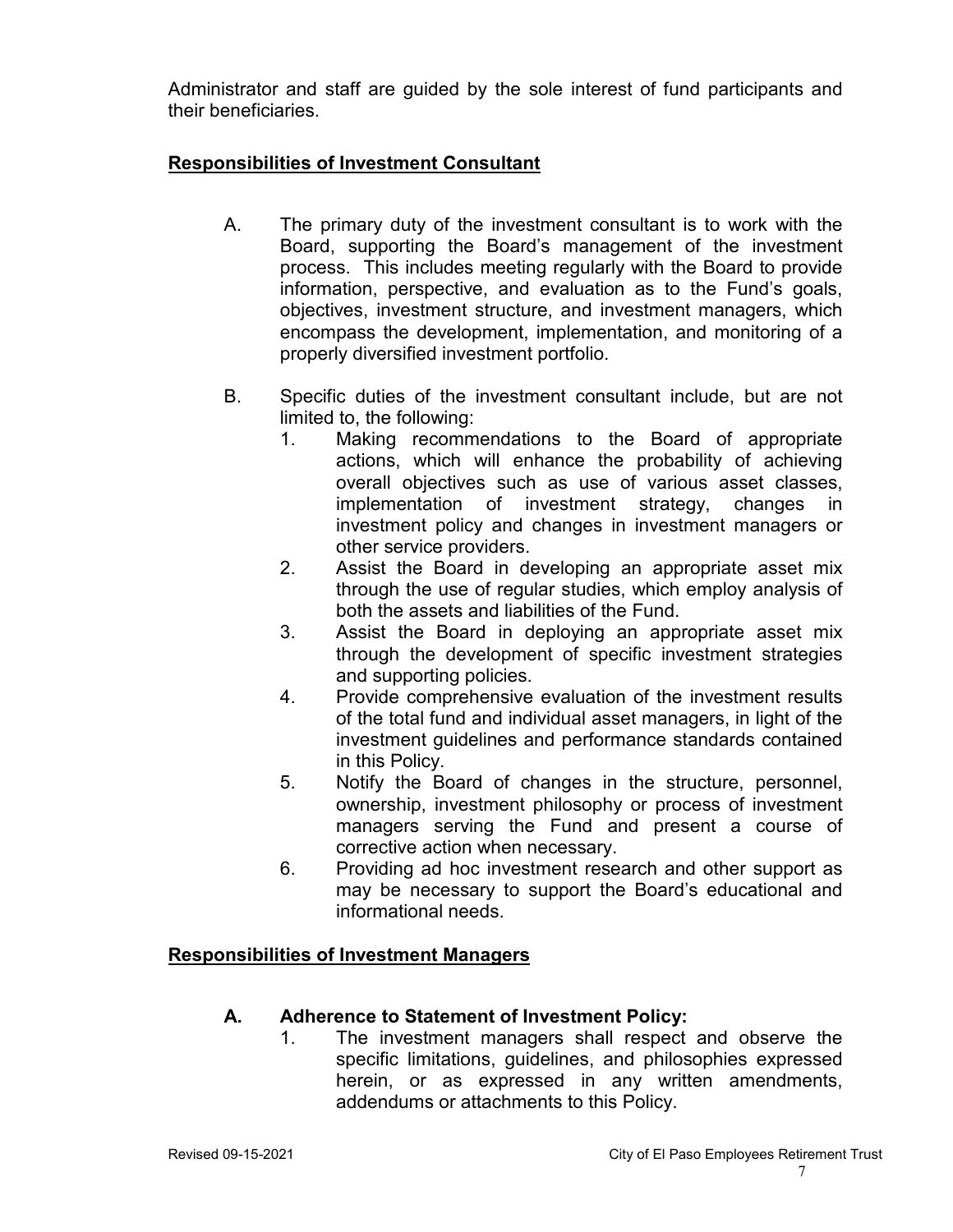2. The investment managers' acceptance of the responsibility to manage assets of the Fund will constitute an acceptance of this Policy, affirming the belief that they are realistically capable of achieving the Fund's objectives within the guidelines and limitations stated herein.

## **B. Discretionary Authority:**

- 1. The investment managers will be responsible for making all investment decisions on a fully discretionary basis regarding all assets placed under its control and will be held accountable for achieving the investment objectives indicated. Such discretion shall include decisions to buy, hold, and sell securities in amounts and proportions that are reflective of the investment manager's current investment strategy and compatible with the Fund's investment guidelines.
- 2. As fiduciaries to the Fund, managers will discharge their duties solely in the interests of fund participants and beneficiaries and with the care, skill, prudence and diligence under the prevailing circumstances that a prudent person acting in a like capacity and familiar with matters of the type would use in the conduct of an enterprise with a like character and like aims.
- 3. The investment managers will construct and manage investment portfolios consistent with the investment philosophy, style and discipline for which they were retained. They will also execute trades and allocate brokerage commissions according to this Policy.

### **C. Communication:**

- 1. The Investment Manager should advise the Board promptly of any event that is likely to adversely impact, to a significant degree, the management, professionalism, integrity or financial position of the firm, including events such as:
	- A loss of one or more key people;
	- A loss of 10% of managed assets within any 12 month period,
	- A significant change in investment philosophy;
	- The appointment of a new portfolio manager(s) to the sponsor's account; or
	- A change in ownership or control (whether through acquisition, disposition, spin-off, merger, consolidation or otherwise) of the Investment Manager, and
	- Any other event(s) which the manager has not disclosed to the Board which may render a change in the manner or performance of the manager.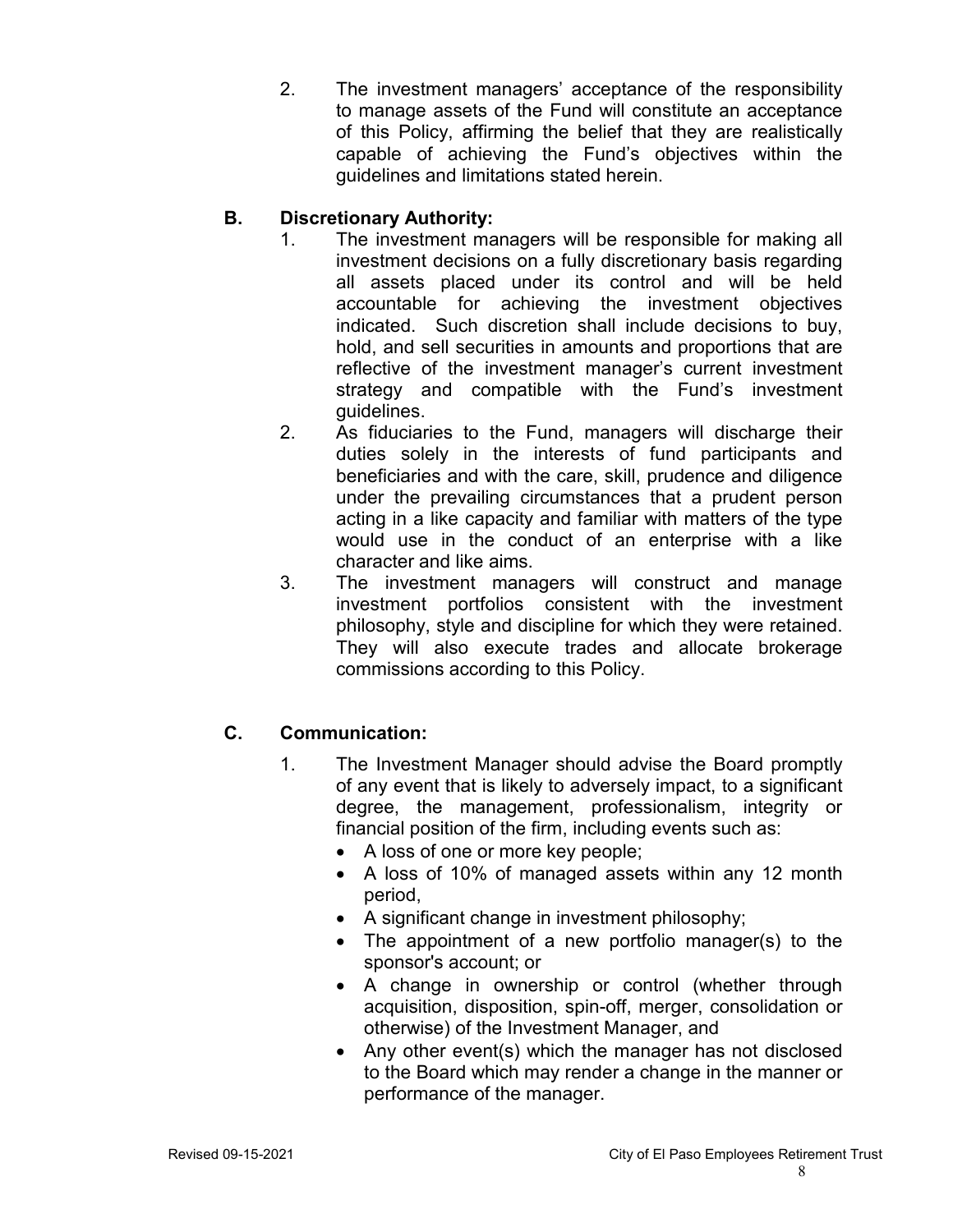2. Meetings with the Fund's investment managers will take place annually with the Investment Committee and Board or at other times as deemed necessary. If an Investment Manager is on the Watch List, the Manager will meet semiannually with the Investment Committee.

### **D. Reporting:**

- 1. The Board and investment consultant shall receive timely notices of transaction activities (upon request) as well as performance reports and reports on proxy voting. For managers with separate accounts, an annual trading cost analysis report shall be provided.
- 2. In addition, any information needed to assist the Board in conducting their evaluation of the investment manager's performance as it relates to Fund assets will be presented on a timely basis.

### **E. Proxy Voting:**

1. The Board shall delegate to the investment manager the responsibility to vote any and all proxies. The investment managers have the responsibility to vote solely in the interest of the Fund's participants and to protect the value of the securities within the Fund. The investment managers shall keep accurate records with respect to their voting of proxies. Investment managers with separate accounts shall forward to the Board annually a summarization of all proxy voting and the rationale for each vote.

### **F. Compliance with Appropriate Local, State and Federal Laws:**

- 1. The investment managers are responsible for strict compliance with the provisions of Section 2.64 of the El Paso Municipal Code (see Appendix) Texas statutes and all other applicable state and federal laws, rules and regulations as they pertain to investment manager's duties and responsibilities as a fiduciary.
- 2. The investment managers are to acknowledge in writing their recognition and acceptance of full responsibility for management of Fund assets as a fiduciary under applicable federal or state law with regard to Fund assets.

### **G. Investment Transactions:**

1. Notwithstanding anything to the contrary, all trading of securities will be placed by investment managers with the aim of obtaining the best price and best execution, taking into account all factors influencing pricing and execution, as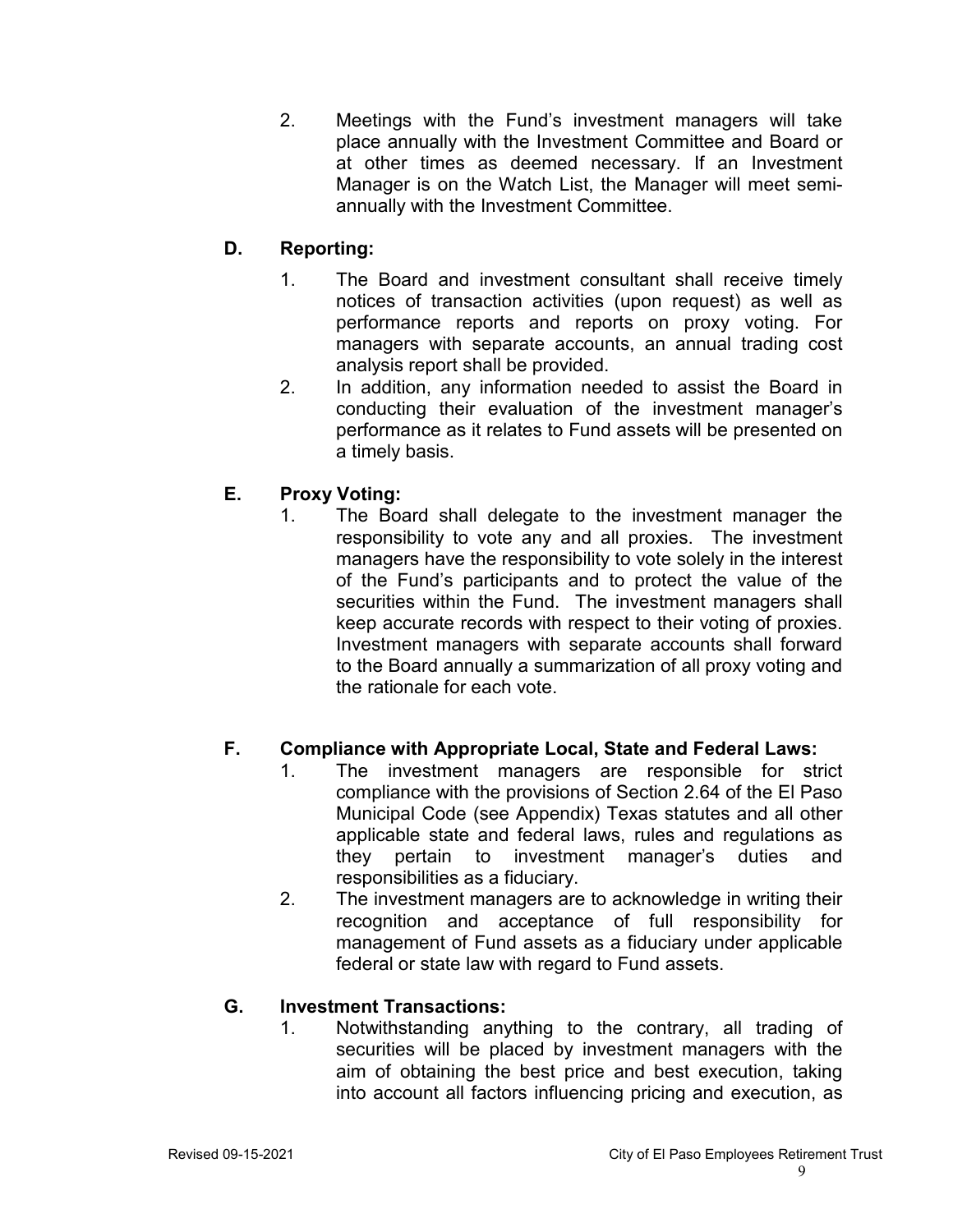well as the value of all brokerage services received by the Fund, or by the investment managers, for the benefit of the Fund and its beneficiaries. The policy of best price and best execution is intended to provide the most favorable overall results for the Fund.

2. Understanding that the investment managers, as fiduciaries, have the responsibility to execute every transaction in the best interest of the Fund, the Board reserves the right to set specific brokerage policies as follows:

> Subject to best execution and applicable opportunity, managers shall strive to direct a minimum of 25% of all trades for the Fund to broker-dealers selected by the Board. Such broker-dealers will provide research and/or professional services directly to the Fund, or through third parties to the Fund. Investment managers are required to report their trading activities for the Fund quarterly. This report will provide data regarding the total commissions generated, commissions directed to the Board's designated broker-dealer(s), and commission costs per trade. Each manager will provide this report to the Board at the time they report for their annual meeting.

The Board shall apply brokerage credits, accrued in the Fund's accounts, exclusively for the benefit of the fund. In order to apply such credits economically, the Board herein delegates discretion on the application of credits, as follows:

- Recognizing that brokerage credits accrue to the Fund in lieu of broker-generated securities research, the Board herein authorizes the primary application of such credits, by the Investment Committee of the Board, at its discretion, toward the purchase of investment-related materials, services and seminars as the Investment Committee shall reasonably require to fulfill its advisory charge with respect to the Board.
- In the absence of the prior application of such credits by the Investment Committee, or in the absence of specific Board direction to the contrary, the Board authorizes the Pension Administrator, as Operating Officer of the Fund, to expend these credits to offset any budgeted or board-approved expenses of the Fund.
- In no instance may brokerage credits be applied toward the purchase of any goods or services for the Fund not specifically authorized by the Board.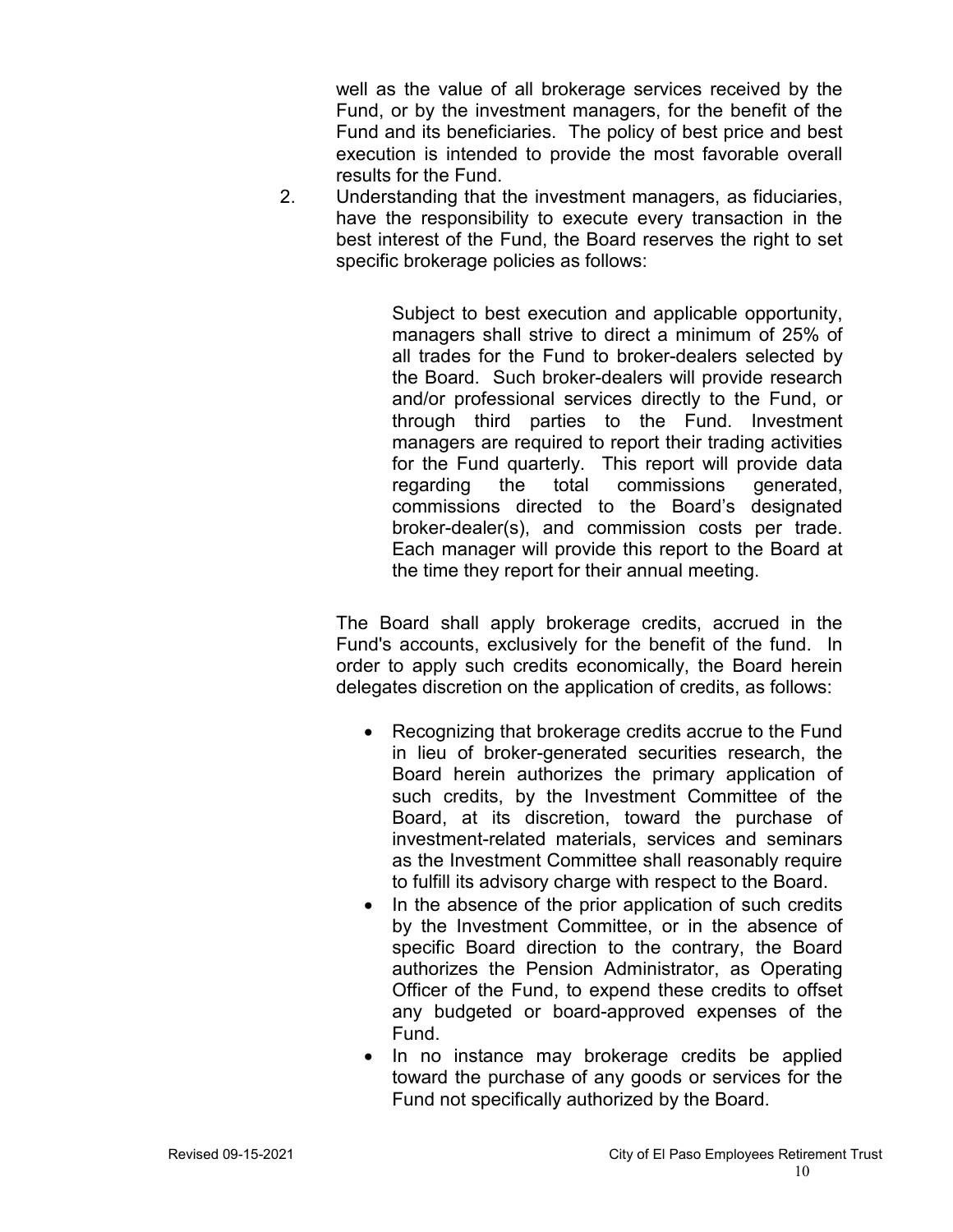• In no case shall a trade be completed solely for the purpose of underwriting research or services provided to the Fund.

The Board will, from time-to-time, perform, or cause to be performed, an analysis of the trading costs of the Fund with respect to the various classes of trading described herein.

- The analysis will summarize and evaluate the cost effectiveness of the various brokers selected by the investment managers or by the Board, specifically reporting commissions charged per share traded, the market impact costs incurred in these transactions, and the percentage annual portfolio turnover, per Adviser account.
- The analysis will evaluate instances of higher commissions per share with respect to the many factors affecting pricing and execution, and shall consider any other services or research provided directly or indirectly to the Fund.

### H. **In Person Meetings:**

Each manager will meet annually with the Board and Investment Committee. Board presentations should be no longer than 20 minutes in length allowing for questions and answers. In addition, each presentation should include at least the following:

- 1. Review of firm developments, including those affecting ownership, products
- 2. Review of professional turnover and new hires for product used and firm as a whole
- 3. Brief review of investment process for products used
- 4. Performance review
- 5. Performance attribution (including what worked and what did not work)
- 6. Portfolio structure
- 7. Strategy review
- 8. Economic outlook
- 9. Review of cash position in the portfolio
- 10.Review of proxy voting, if applicable
- 11.Review of commission costs
- 12.A current listing of portfolio holdings (provide both a cost basis and market value)

The portfolio manager responsible for the account should attend if possible.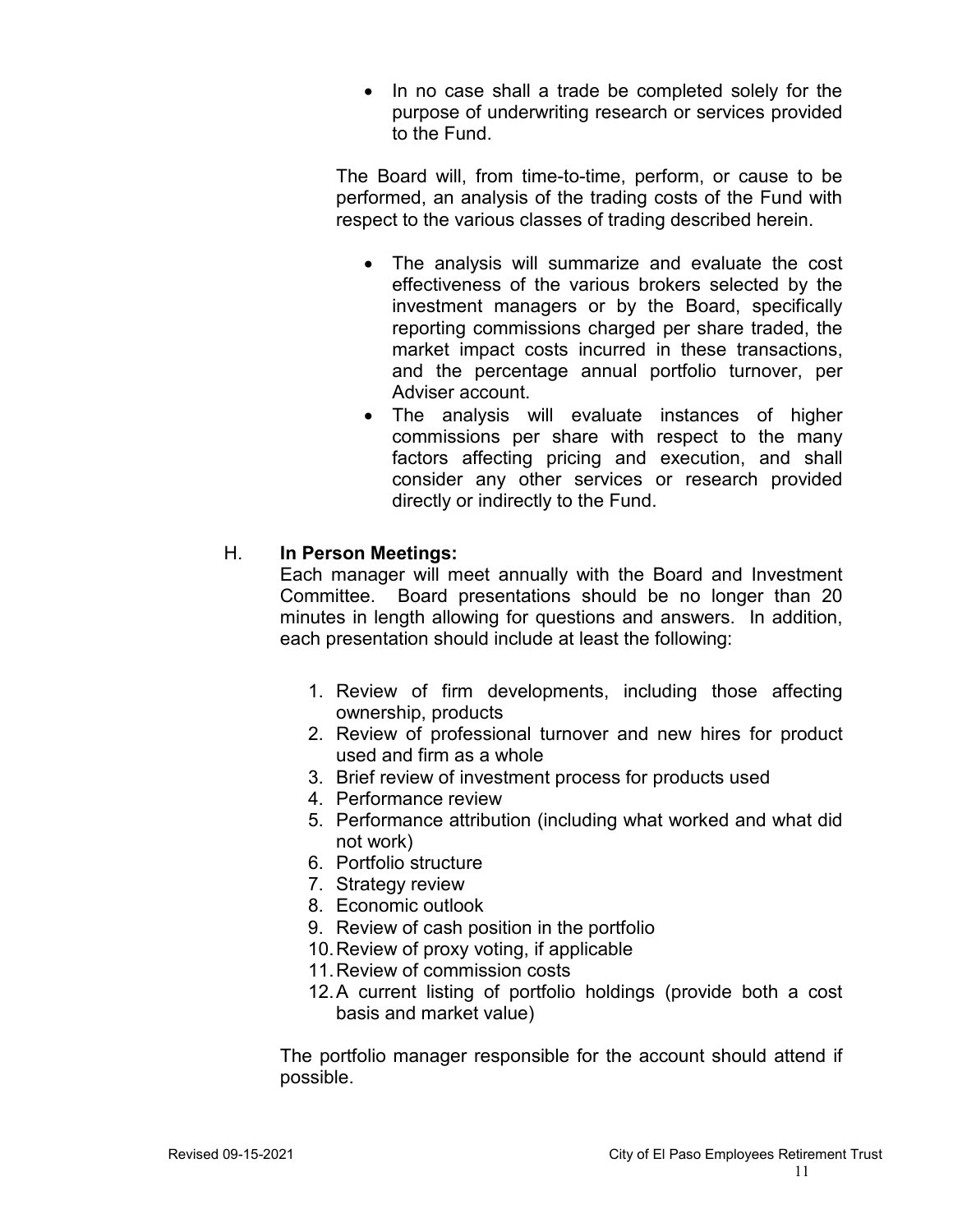### **Responsibilities of Other Service Providers**

- A. **Custodian:** The Board shall retain a trust company or bank to act as custodian for the Fund's assets. The duties and responsibilities of such custodian shall include, but not be limited to the following:
	- 1. The safekeeping of all assets under trust or custodial arrangement;
	- 2. Provide the Pension Fund Administrator and staff with a regular valuation and accounting of Fund assets. Such valuation and accounting shall occur at least on a monthly basis.
	- 3. Settle all purchases and sales of securities and other related transactions by the investment managers employed by the Fund.
	- 4. Sweep all accounts daily into a cash management account to ensure no Fund assets are left uninvested.
	- 5. Make available and return all securities eligible to participate and loaned through the securities lending agent employed by the Fund.
	- 6. Manage uninvested cash and cash awaiting disbursement to the Fund's investment managers in liquid, safe, interest-bearing instruments.
	- 7. Provide all other custodial services not mentioned above necessary for the efficient investment, custody and administration of assets.
- B. **Actuary:** The Board shall retain a qualified actuary who shall have, among others, the following duties and responsibilities:
	- 1. Prepare an annual valuation of all the Fund's assets and liabilities. Such valuation shall be provided to the Board to determine the financial condition of the Fund and determine the contribution rates necessary to fully fund the Fund.
	- 2. Recommend to the Board certain assumptions including those concerning contribution rates, death, disability, withdrawal, retirement, and investment returns.
	- 3. Compare forecasted assumptions against actual Fund experience.
	- 4. Assist the investment consultant in the preparation of all asset-liability studies and specifically the analysis of the Fund's liabilities and Fund provisions.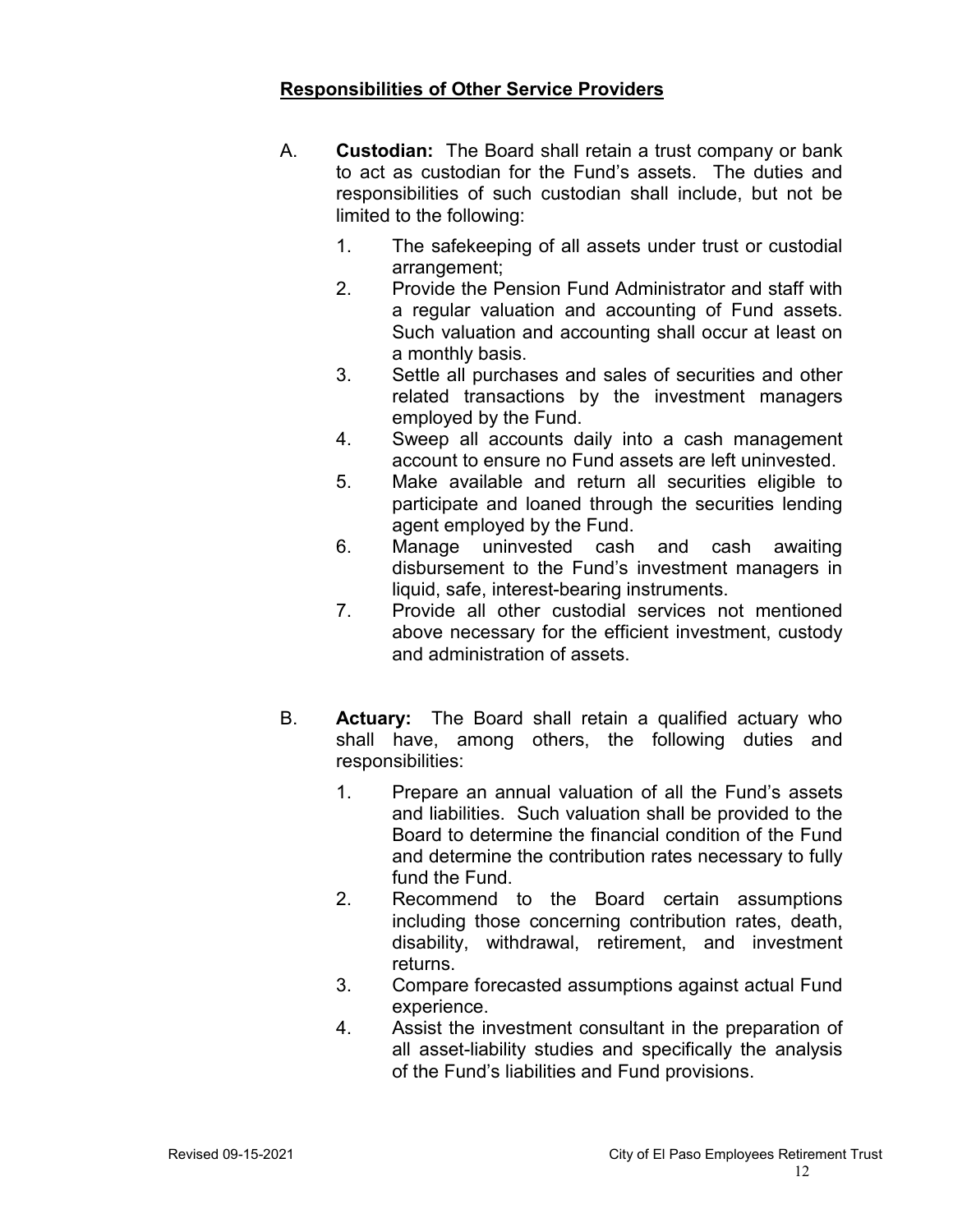- 5. Provide guidance and perspective regarding special actuarial studies, experience studies, benefit changes and all things of an actuarial nature as may be required by the Board.
- C. **Legal Counsel:** The Board shall retain a qualified attorney to represent the Fund in all legal matters and to provide such legal advice and insight as may be necessary.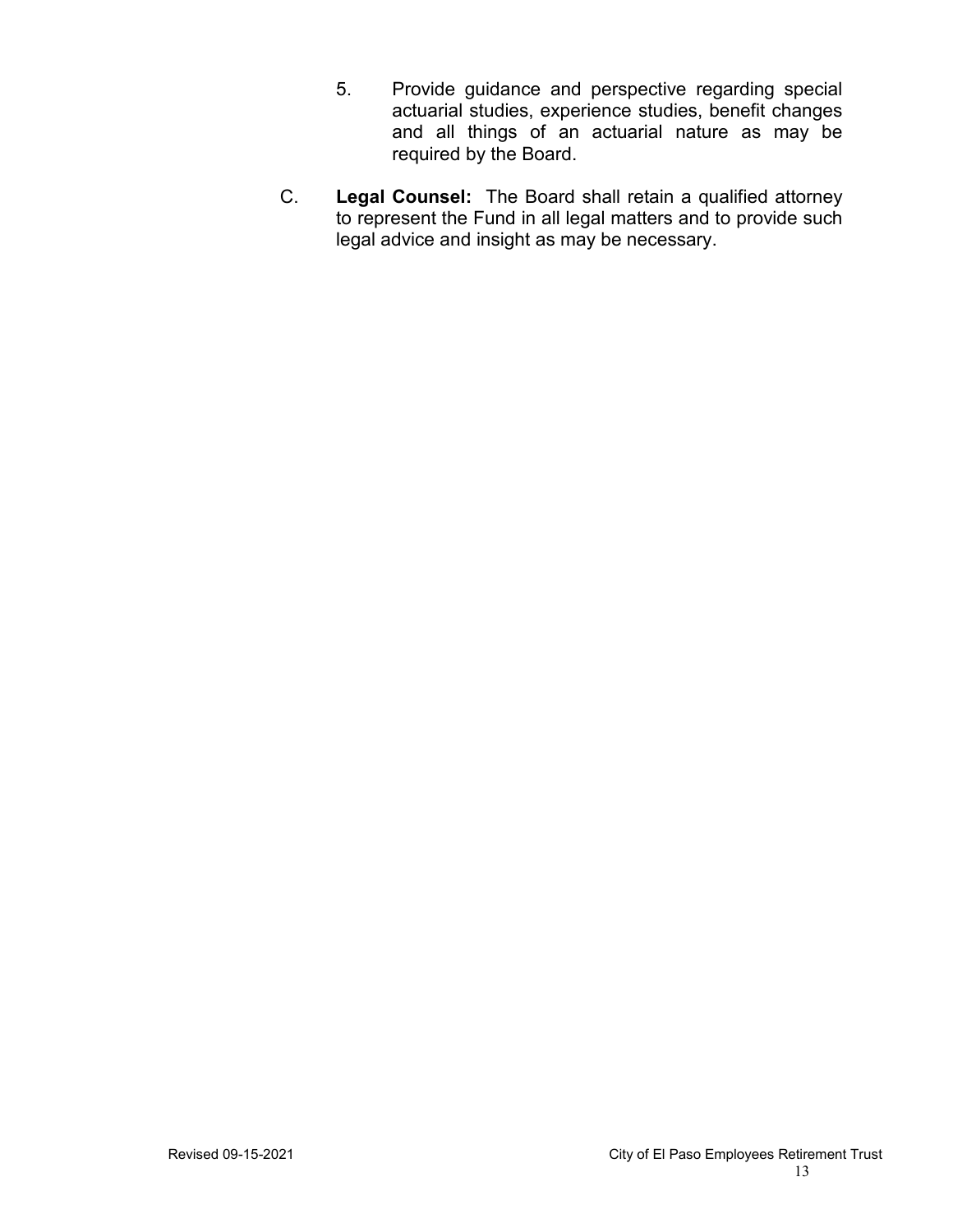

## **Asset Allocation Strategy**

The Board of Trustees conducted an asset liability study in 2019 and adopted the following asset allocation policy in November 2019. Assets included in the Fund should be invested according to the following asset allocation guidelines, established to reflect the growth expectations and risk tolerance of the Board.

Any permanent changes to these guidelines must be approved by the Board. Until the Private Equity allocation is fully funded, the assets earmarked for Private Equity will be invested on an interim basis in Domestic Equity.

| <b>Asset Class</b>          | <b>Strategic Target</b> | Range   |            |
|-----------------------------|-------------------------|---------|------------|
|                             |                         | Min     | <b>Max</b> |
| <b>Domestic Equity</b>      | 31.0%                   | 27.0%   | 35.0%      |
| <b>International Equity</b> | 21.0%                   | 18.0%   | 24.0%      |
| <b>Fixed Income</b>         | 24.0%                   | 21.0%   | 27.0%      |
| <b>Real Estate</b>          | 10.0%                   | $7.0\%$ | 13.0%      |
| <b>Private Equity</b>       | 13.0%                   | 10.0%   | 16.0%      |
| Cash                        | 1.0%                    | $0.0\%$ | 5.0%       |
| <b>Total</b>                | 100.0%                  |         |            |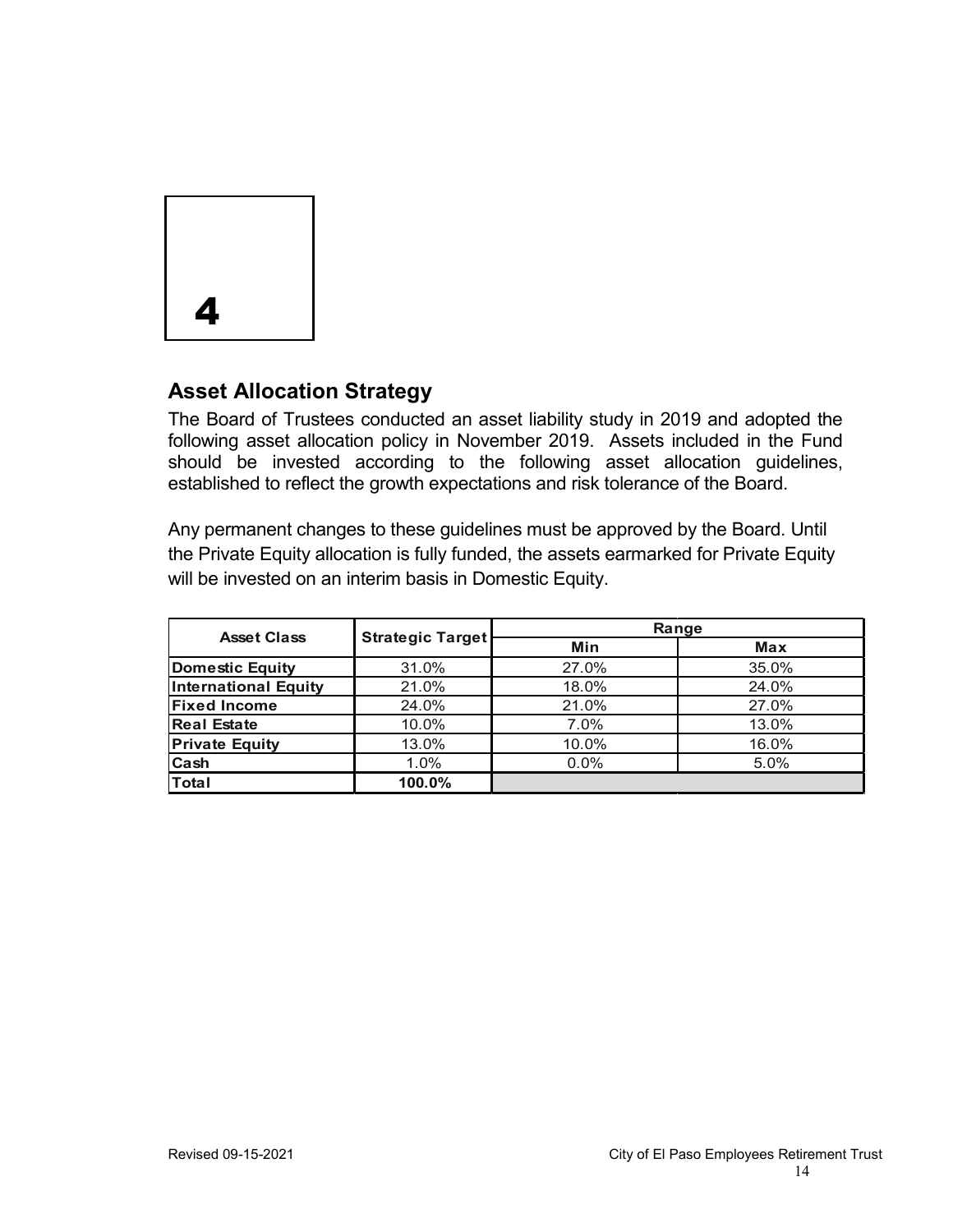#### **Asset Class Structure**

To ensure prudent diversification, the Board may employ a multiple manager structure within asset classes. Each manager category below should be at least 3% of the total fund, with the exception of Cash, in order to provide a meaningful contribution to the overall portfolio. Pursuant to the Asset Allocation, the targets for asset classes with multiple managers are as follows:

| <b>Asset Class</b>                 | <b>Asset Class Target</b> | <b>Total Trust Target</b> | <b>Investment Weights</b> |
|------------------------------------|---------------------------|---------------------------|---------------------------|
| <b>Domestic Equity</b>             | 100.0%                    | 31.0%                     |                           |
| Large Cap                          | 65.0%                     |                           |                           |
| <b>Index</b>                       | 35.0%                     |                           | 10.85%                    |
| Dynamic                            | 30.0%                     |                           | 9.30%                     |
|                                    |                           |                           |                           |
| Small/Mid Cap                      | 35.0%                     |                           |                           |
| Core                               | 35.0%                     |                           | 10.85%                    |
|                                    |                           |                           |                           |
| <b>International Equity</b>        | 100.0%                    | 21.0%                     |                           |
| MSCI ACWI ex-U.S. IMI Index        | 40.0%                     |                           | 8.40%                     |
| ACWI ex-U.S. IMI Core <sup>1</sup> | 60.0%                     |                           | 12.60%                    |
|                                    |                           |                           |                           |
| <b>Fixed Income</b>                | 100.0%                    | 24.0%                     |                           |
| Core Index                         | 50.0%                     |                           | 12.00%                    |
| Core Plus <sup>1</sup>             | 50.0%                     |                           | 12.00%                    |
|                                    |                           |                           |                           |
| <b>Real Estate</b>                 | 100.0%                    | 10.0%                     |                           |
| Core Private <sup>1</sup>          | 100.0%                    |                           | 10.00%                    |
|                                    |                           |                           |                           |
| <b>Private Equity</b>              | 100.0%                    | 13.0%                     |                           |
| <b>Private Equity</b>              | 100.0%                    |                           | 13.00%                    |
|                                    |                           |                           |                           |
| Cash                               | 100.0%                    | 1.0%                      |                           |
| Cash                               | 100.0%                    |                           | 1.00%                     |

<sup>1</sup> Target structure is equally weighted among two managers

### **Rebalancing Policy**

Periodic rebalancing is necessary to prevent the actual asset allocation from deviating too far from the strategic targets and to meet the high level of benefit payments. An asset allocation that is permitted to drift with market returns over extended periods of time could cause the Fund to be over-weighted in an asset class at market peaks and under-weighted at market lows. When market activity has been significant enough to extend beyond tactical ranges, a rebalancing policy generally results in the sale of those investments that have outperformed and the purchase of those assets that have underperformed.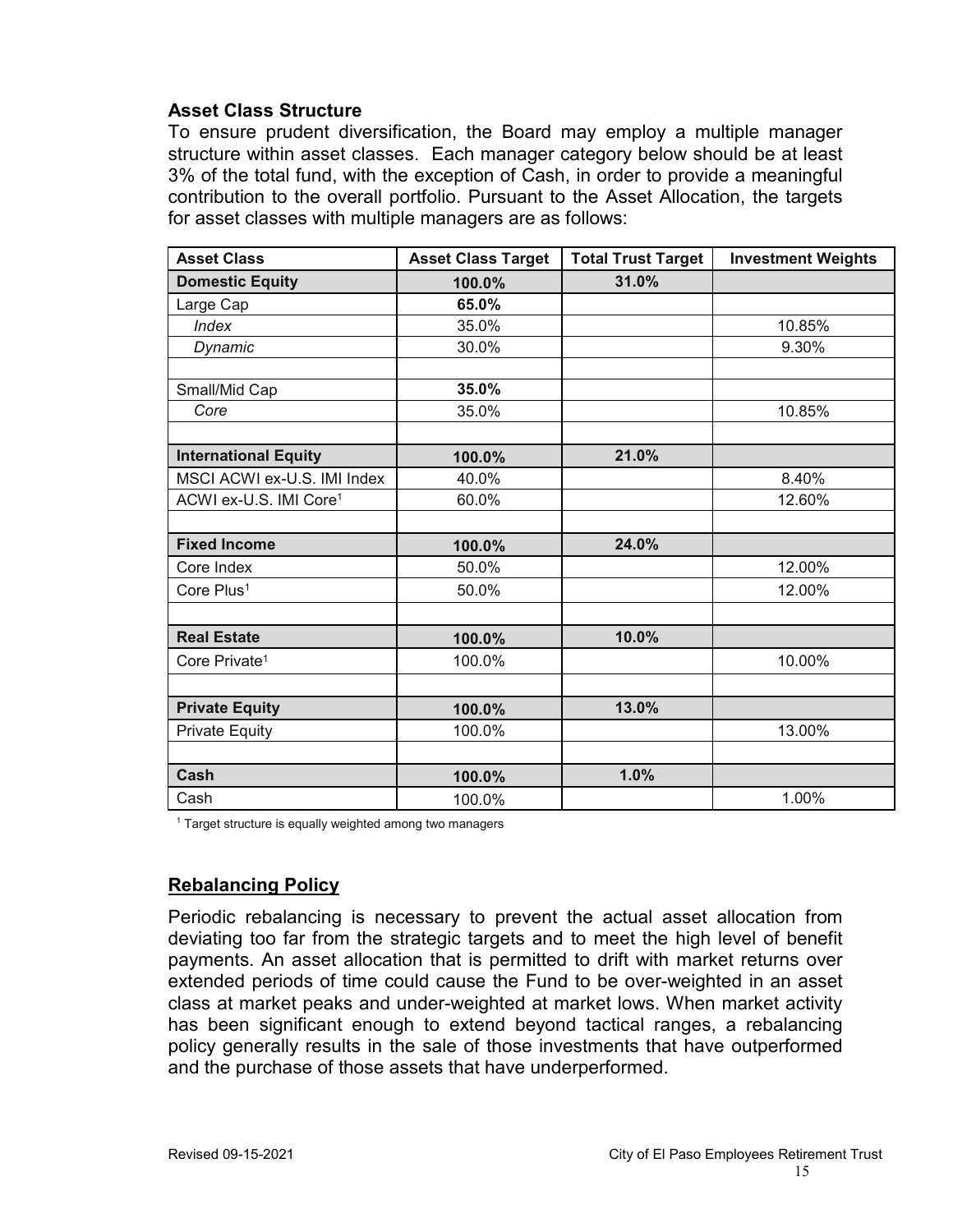In undertaking the implementation of its rebalancing policy, the Board will take into account the relationship between the actual asset allocation and the strategic targets, any transaction costs, and the Fund's liquidity needs. Rebalancing activities may be combined with management of the Fund's liquidity (for example, by funding benefits from an asset class whose balance exceeds its strategic target). Rebalancing may be undertaken by reallocation to the strategic targets or by partial reallocation towards the strategic targets.

### **Liquidity Policy**

Cash is required to fund ongoing benefit payments and administrative expenses. Cash is provided to the Fund by periodic contributions and by cash flows from Fund investments. Cash will be monitored routinely and adjusted as necessary to ensure adequate liquidity.

### **Securities Lending – Specific Policies and Guidelines**

The Board may select a lending agent to lend financial securities of the fund.

- 1. The lending agent may lend any eligible securities, such as U.S. and non-U.S. equities, corporate bonds and U.S. and non-U.S. government securities. The lending agent shall have full discretion over the selection of borrowers and shall continually review credit worthiness of potential borrowers through thorough credit and financial analysis.
- 2. All loans shall be fully collateralized with cash, government securities or irrevocable bank letters of credit. Collateralization of such loans shall be 102% for domestic securities and 105% for non-U.S. securities of the market value of the loaned securities plus accrued income. Such collateralization procedures should be marked-to-market daily.
- 3. The securities lending program shall in no way inhibit the trading activities of the other investment managers of the Fund.
- 4. Specific guidelines regarding the investment of cash collateral, operational procedures, approved borrowers and acceptable form of collateral are controlled by the custodian's securities lending program, which shall be reviewed annually by the Board.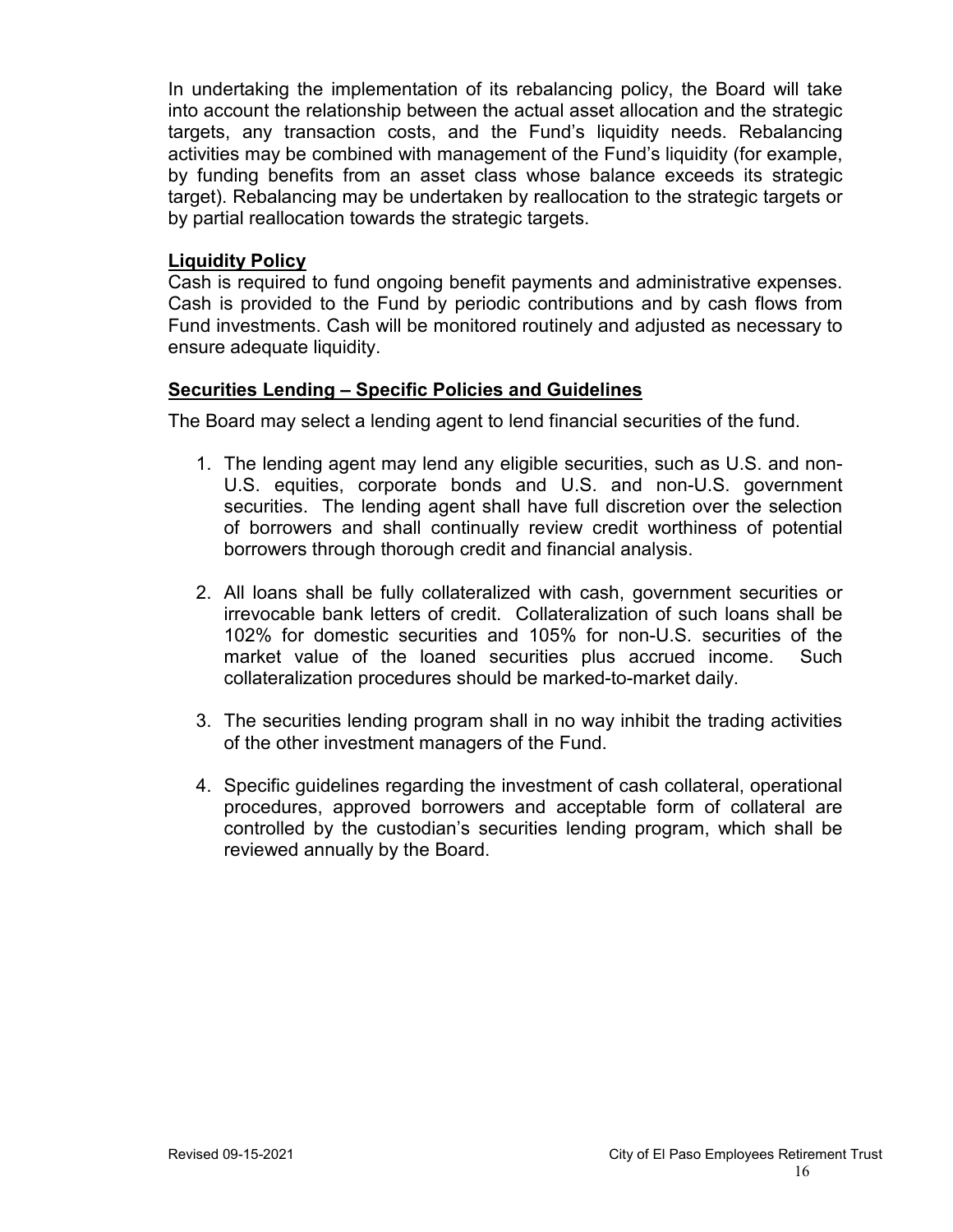

## **Investment Guidelines**

### **General**

The Board is responsible for the investment of all assets and for establishing policies and practices. All investments shall be made for the purposes of providing benefits to participants and their beneficiaries and defraying the expenses related to administering the Fund as determined by the Board.

The Board may, at its discretion, retain investment advisors to manage all or a portion of the Fund assets. These advisors shall be selected from established and financially sound organizations which have a proven and demonstrable record in managing funds with characteristics appropriate for the risk/return profile of the Fund assets. The selection process will involve a disciplined approach that will be fully documented for the Board's records.

All assets should be properly diversified to reduce the potential of a single security or single sector of securities having a disproportionate impact on the portfolio.

Given the expense, difficulty of obtaining adequate diversification, related custody costs and ultimate size of the Fund's commitments to various asset classes, commingled funds may be used as the vehicle for the investment in such asset classes. In such cases, the investment guidelines will be governed by the fund's governing documents.

The following guidelines would apply to investment mandates utilized by the Fund: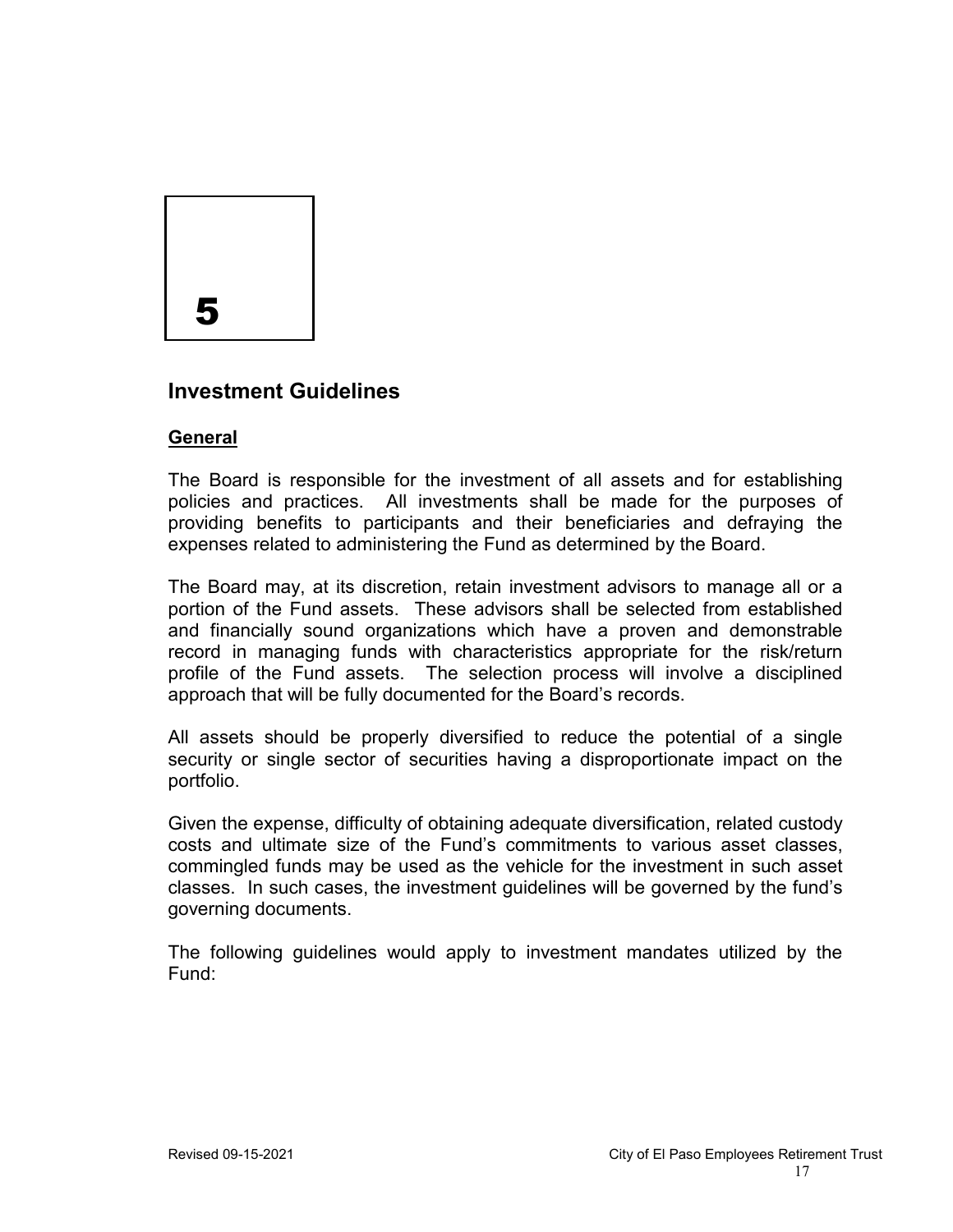## **Large Cap Index Equity**

### **Investment Guidelines**

This investment will be passively managed. Permissible investments are S&P 500 Index or Russell 1000 commingled funds or Exchange Traded Funds (ETFs).

As such, the investment guidelines will be governed by the fund's governing documents.

#### **Investment Objective**

The investment objective is to achieve a return approximating the total return of the S&P 500 or Russell 1000 Indexes before fees.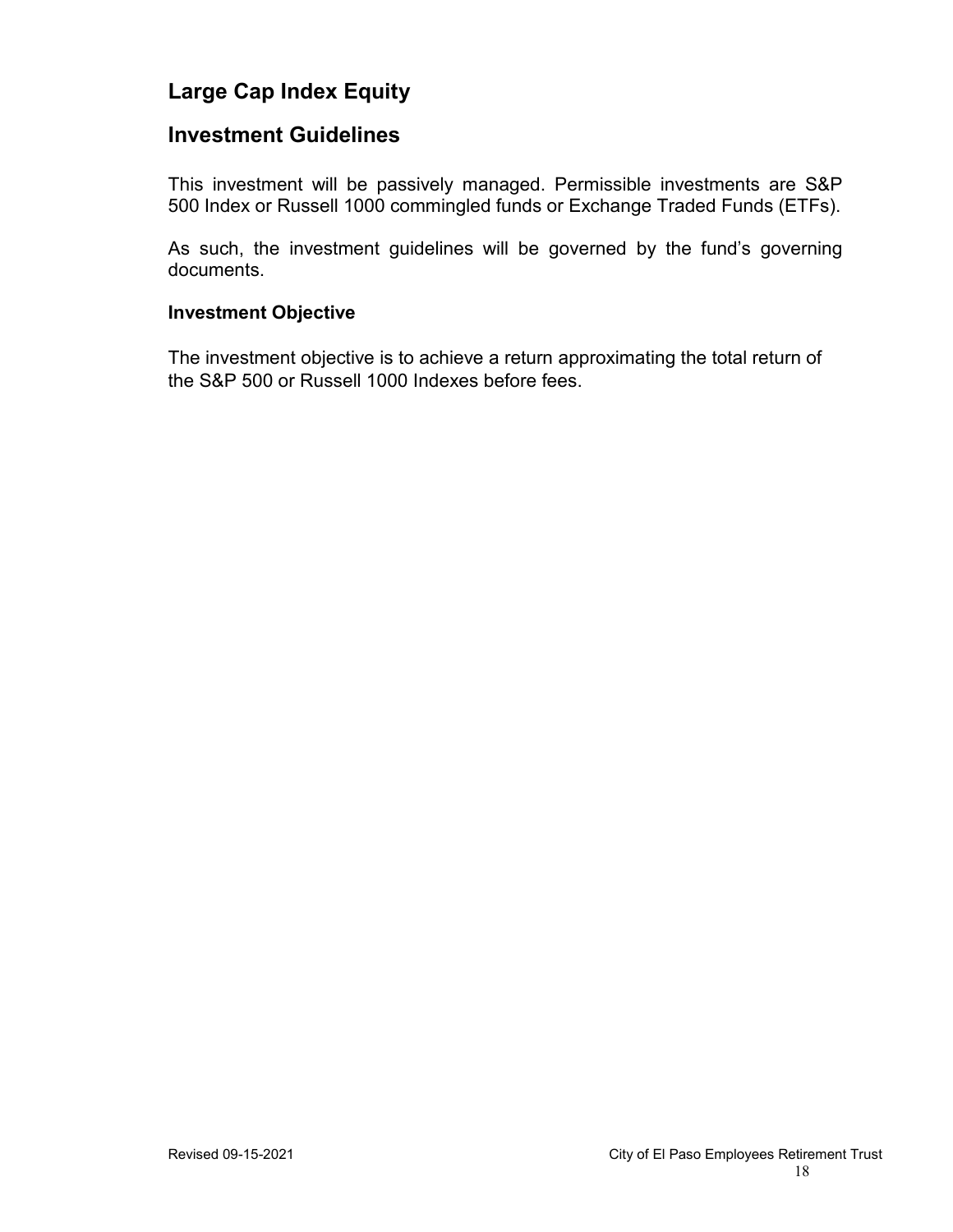## **Large Cap Dynamic**

### **Investment Guidelines**

In order to ensure adequate diversification and prudently manage the costs, this investment will be made using a commingled fund.

As such, the investment guidelines will be governed by the fund's governing documents. To the extent a separate account is utilized for implementation, the guidelines enumerated below will apply.

#### **Investment Objective**

The investment objective is to achieve long-term capital appreciation and outperform the S&P 500 Index.

#### **Investment Strategy**

The Portfolio will actively allocate assets across the equity, fixed income, and cash markets of the United States. The volatility of the portfolio should be similar or less than the S&P 500 Index. The assets of the Portfolio may be invested in securities, derivatives, and a combination of other collective funds.

#### **Portfolio Restrictions**

Long and short positions in financial futures, options on financial futures, index options, exchange-traded options, and over-the-counter options, may be used.

Cash investments or assets used as collateral underlying the derivatives positions may be comprised of other collective funds and short to medium-term debt of investment grade that may include, without limitation, Treasury bills and notes, corporate obligations, commercial paper, repurchase agreements, and obligations of government sponsored enterprises.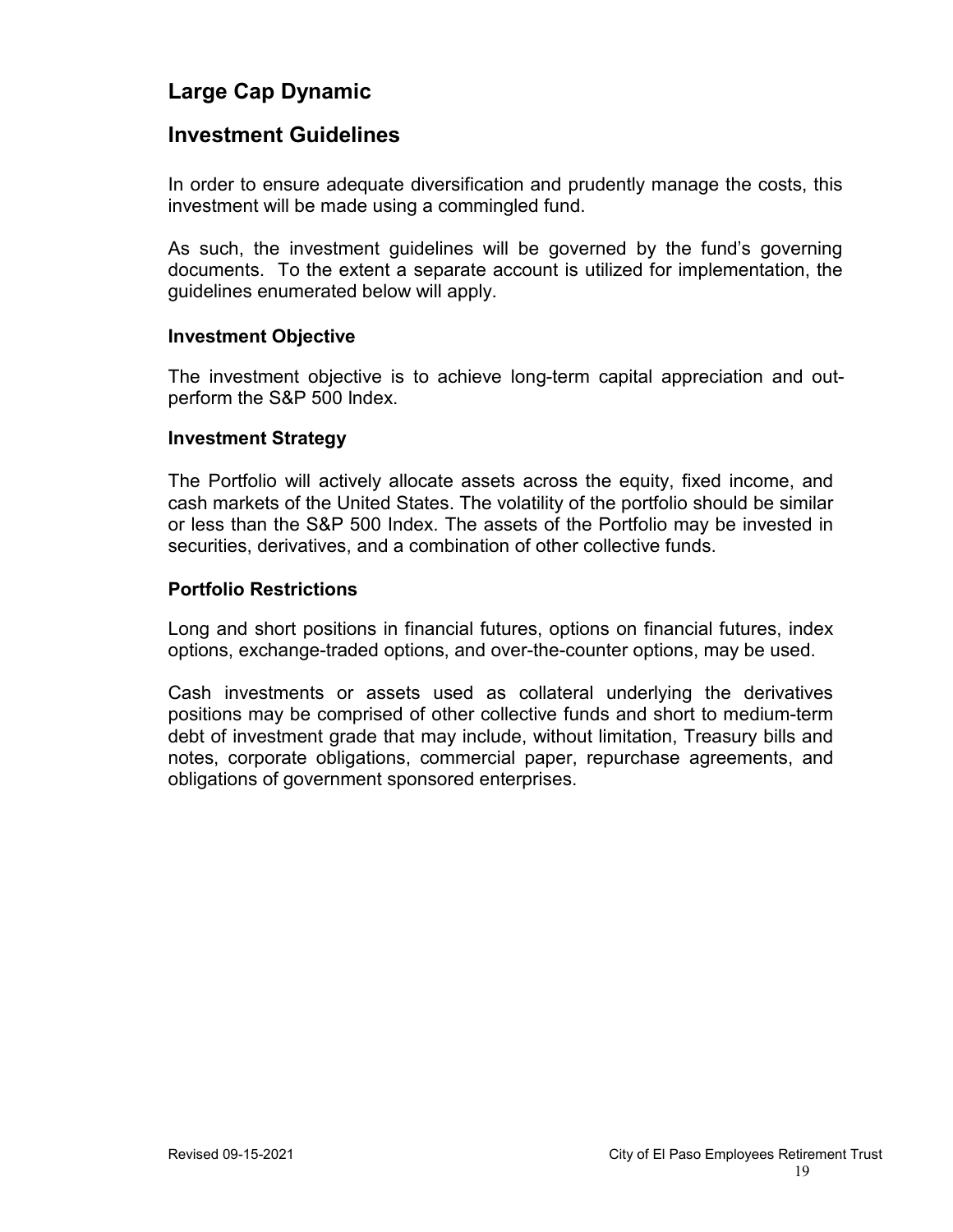## **Small/Mid Cap Equity**

## **Investment Guidelines**

In order to ensure adequate diversification and prudently manage the costs, this investment will be made using one or more commingled funds(s).

As such, the investment guidelines will be governed by the fund's governing documents. To the extent a separate account is utilized for implementation, the guidelines enumerated below will apply.

### **Investment Objective**

The investment objective is to achieve long-term capital appreciation and outperform the Russell 2500 Index.

### **Investment Strategy**

The Fund(s) will invest primarily in a diversified portfolio of equity and equityrelated securities of issuers that are located in the United States with market capitalizations greater than \$100 million and the greater of \$5 billion of the top end of the Russell 2500 Index (the "Market Capitalization Range") at the time of initial purchase; the market capitalization of certain securities may be less than or greater than this range at times. The portfolio may invest in publicly traded stocks of U.S. corporations, as well as real estate investment trusts ("REITs"), preferred stocks, convertible securities, American Depository Receipts (ADRs) of non-U.S. issuers, publicly traded stocks of foreign corporations listed on U.S. stock exchanges, Exchange Traded Funds (ETFs), futures, and short-term investments, money market instruments or equivalent.

### **Portfolio Restrictions**

Leverage, short sales, and buying and selling on margin are not permitted.

Cash – Generally, Funds may invest up to 5% of assets in cash and cash equivalents (exclusive of cash necessary for the settlement of transactions), subject to a maximum of 10% of assets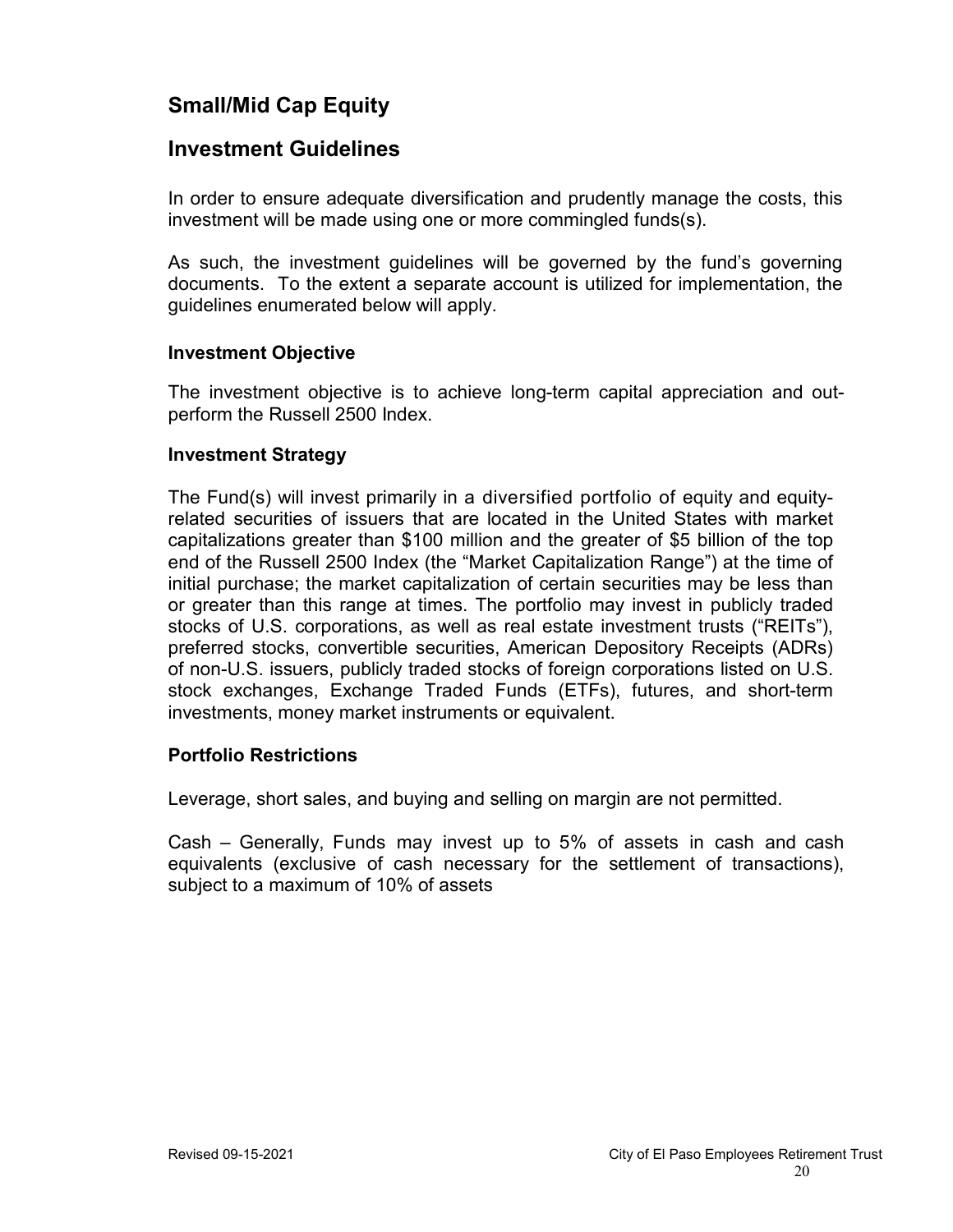## **International Equity-All Country World ex-U.S. Investable Markets Index**

### **Investment Guidelines**

This investment will be passively managed. Permissible investments are MSCI ACWI ex-U.S. IMI Index commingled funds or Exchange Traded Funds (ETFs).

In order to ensure adequate diversification and prudently manage the costs associated with the custody of international investments, this investment will be made using a commingled fund.

As such, the investment guidelines will be governed by the fund's governing documents.

#### **Investment Objective**

The investment objective is to achieve a return approximating the total return of the MSCI ACWI ex-U.S. IMI Index before fees.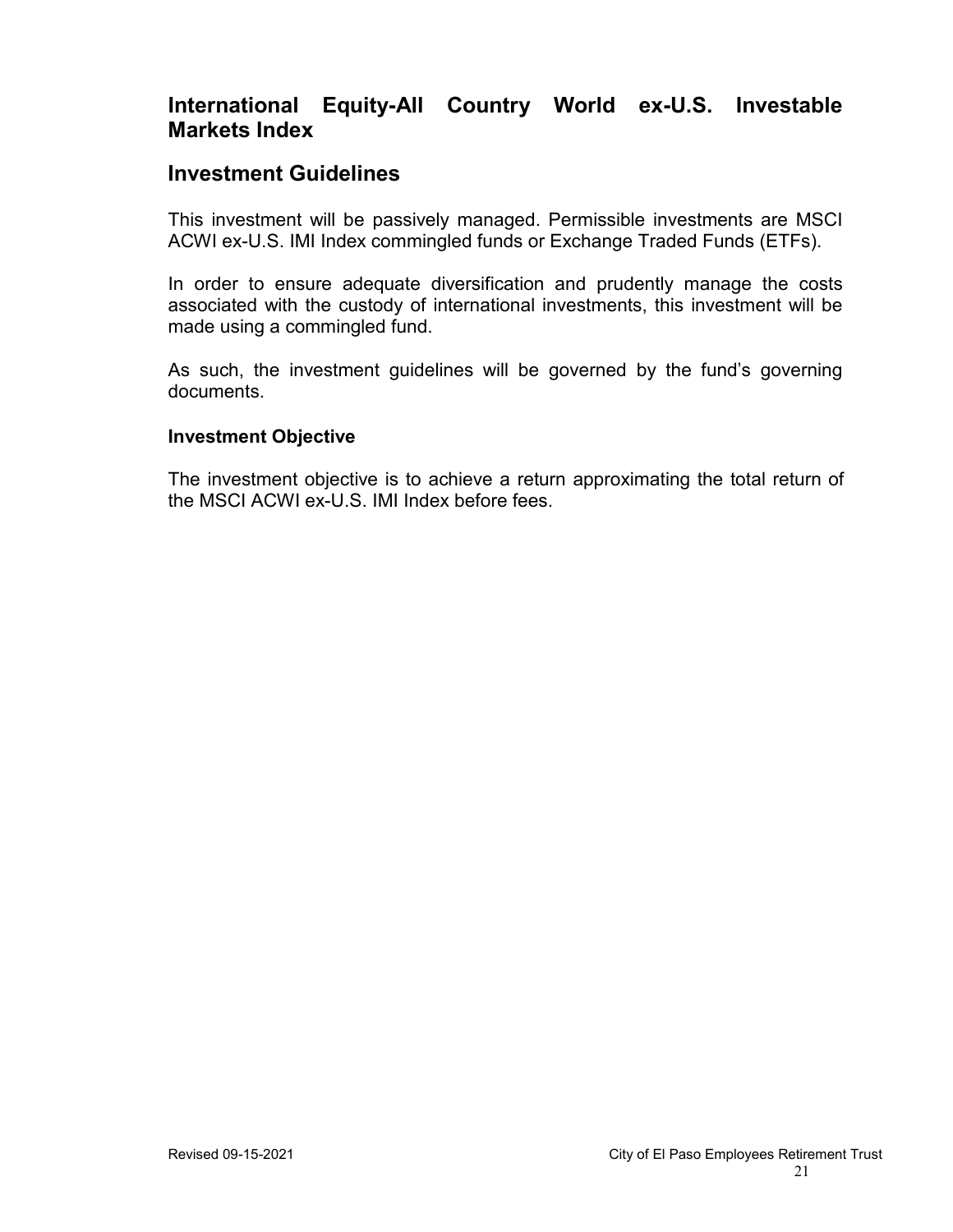## **International Equity-All Country World ex-U.S. Investable Markets**

### **Investment Guidelines**

In order to ensure adequate diversification and prudently manage the costs associated with the custody of international investments, this investment will be made using a commingled fund.

As such, the investment guidelines will be governed by the fund's governing documents. To the extent a separate account is utilized for implementation, the guidelines enumerated below will apply.

#### **Investment Objective**

The investment objective is to achieve long-term capital appreciation and outperform the MSCI ACWI ex-US IMI Index.

#### **Investment Strategy**

The Portfolio will invest primarily in equity and equity-related securities of issuers that are located in, or that do significant business in, countries other than the United States, including emerging market countries. The Portfolio will invest in securities denominated in the currencies of a variety of countries, including emerging market countries.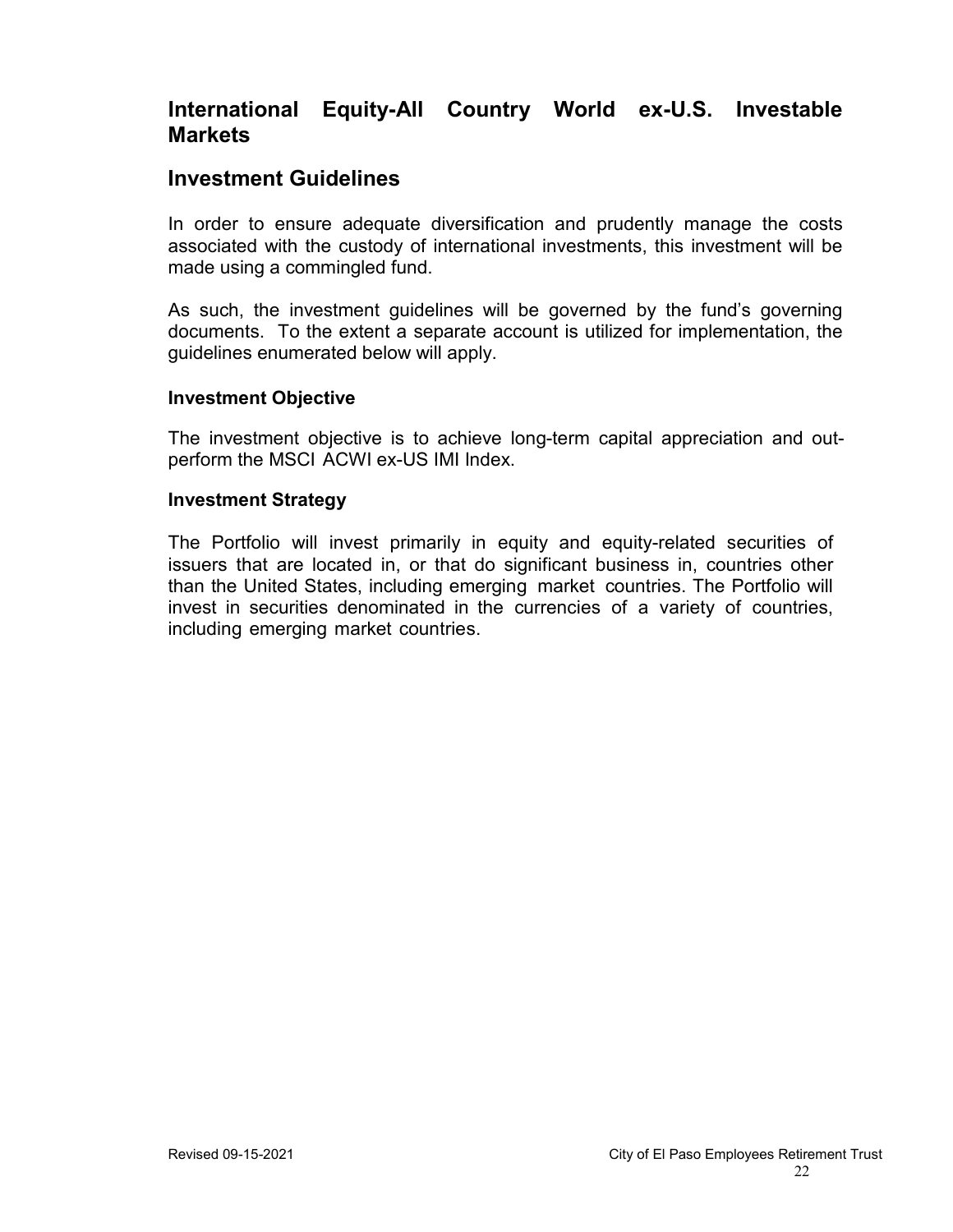## **Fixed Income Core Index**

### **Investment Guidelines**

This investment will be passively managed. Permissible investments are Bloomberg Aggregate Bond Index commingled funds or Exchange Traded Funds (ETFs).

In order to ensure adequate diversification and prudently manage the costs associated with the custody fixed income investments, this investment will be made using a commingled fund.

As such, the investment guidelines will be governed by the fund's governing documents.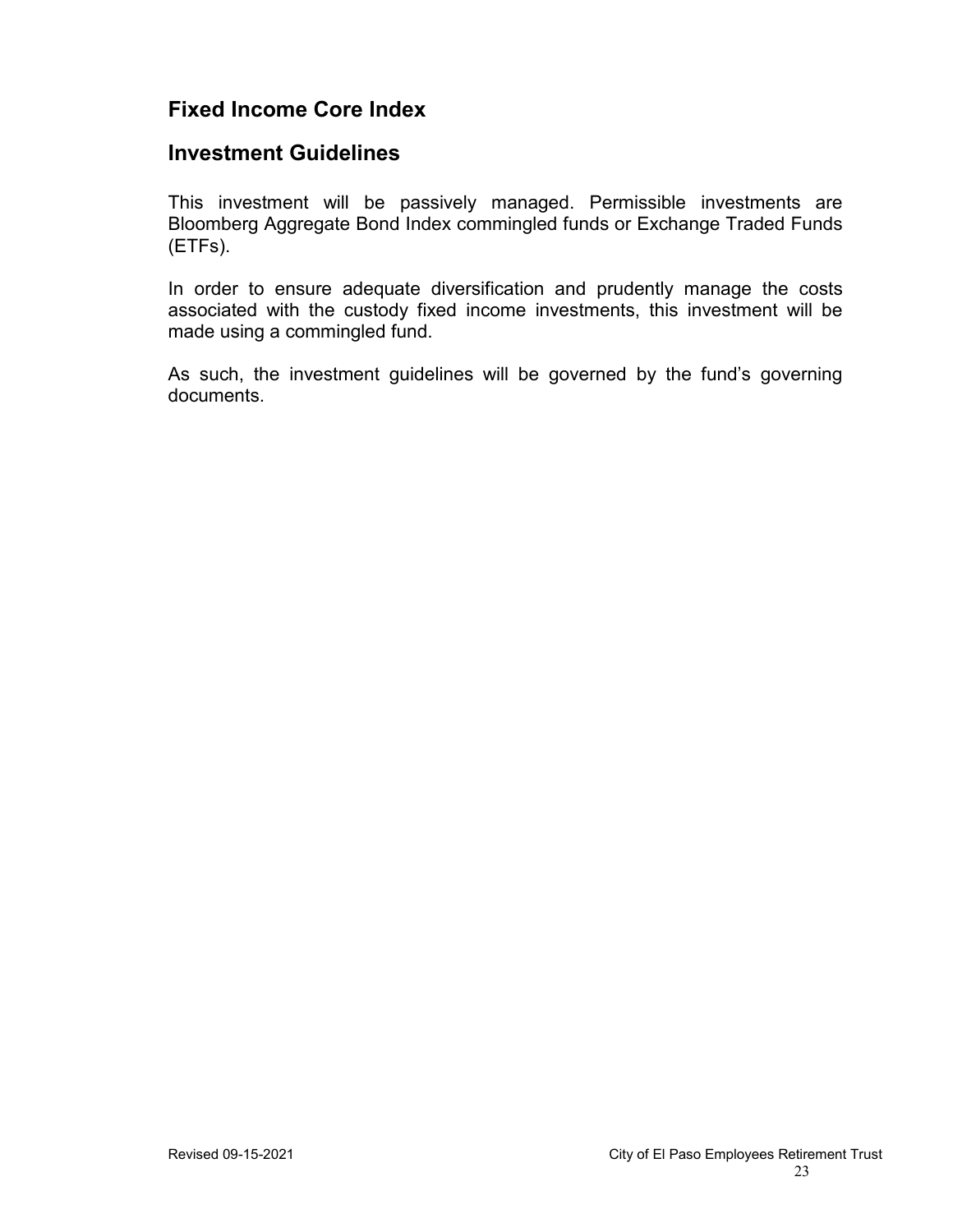## **Fixed Income Core Plus**

### **Investment Guidelines**

In order to ensure adequate diversification and prudently manage the costs associated with the custody fixed income investments, this investment will be made using a commingled fund.

As such, the investment guidelines will be governed by the fund's governing documents. To the extent a separate account is utilized for implementation, the guidelines enumerated below will apply.

#### **Investment Objective:**

• Provide a total return that exceeds that of the Benchmark Portfolio with a commensurate amount of risk (risk as defined by standard deviation).

### **A. Main Objective**

The main objective for the management of the account(s) is to outperform the U.S. bond market, as represented by the Bloomberg U.S. Aggregate Bond Index, in a risk adjusted manner. The strategy is designed for longterm investors who primarily seek total return.

In order to ensure adequate diversification and prudently manage costs, this investment will be made using a commingled fund(s).

As such, the investment guidelines will be governed by the fund's governing documents.

### **B. Investment Universe and Limitations**

#### **1. Allowable Investments**

- a. U.S. Government and Agency securities
- b. Sovereign and supranational securities
- c. Corporate securities and bank loans
- d. Non-U.S. issuer securities (including Yankee bonds, Eurobonds, and Global bonds)
- e. Mortgage securities (including CMOs, whole loans, and CMBS)
- f. Asset-backed securities
- g. Inflation-linked bonds
- h. Medium-term notes
- i. Municipal securities
- j. Insurance surplus notes and capital securities
- k. Credit-linked notes and structured notes
- l. Repurchase and reverse purchase agreements
- m. Private placement (Rule 144A), bank loans, and other restricted securities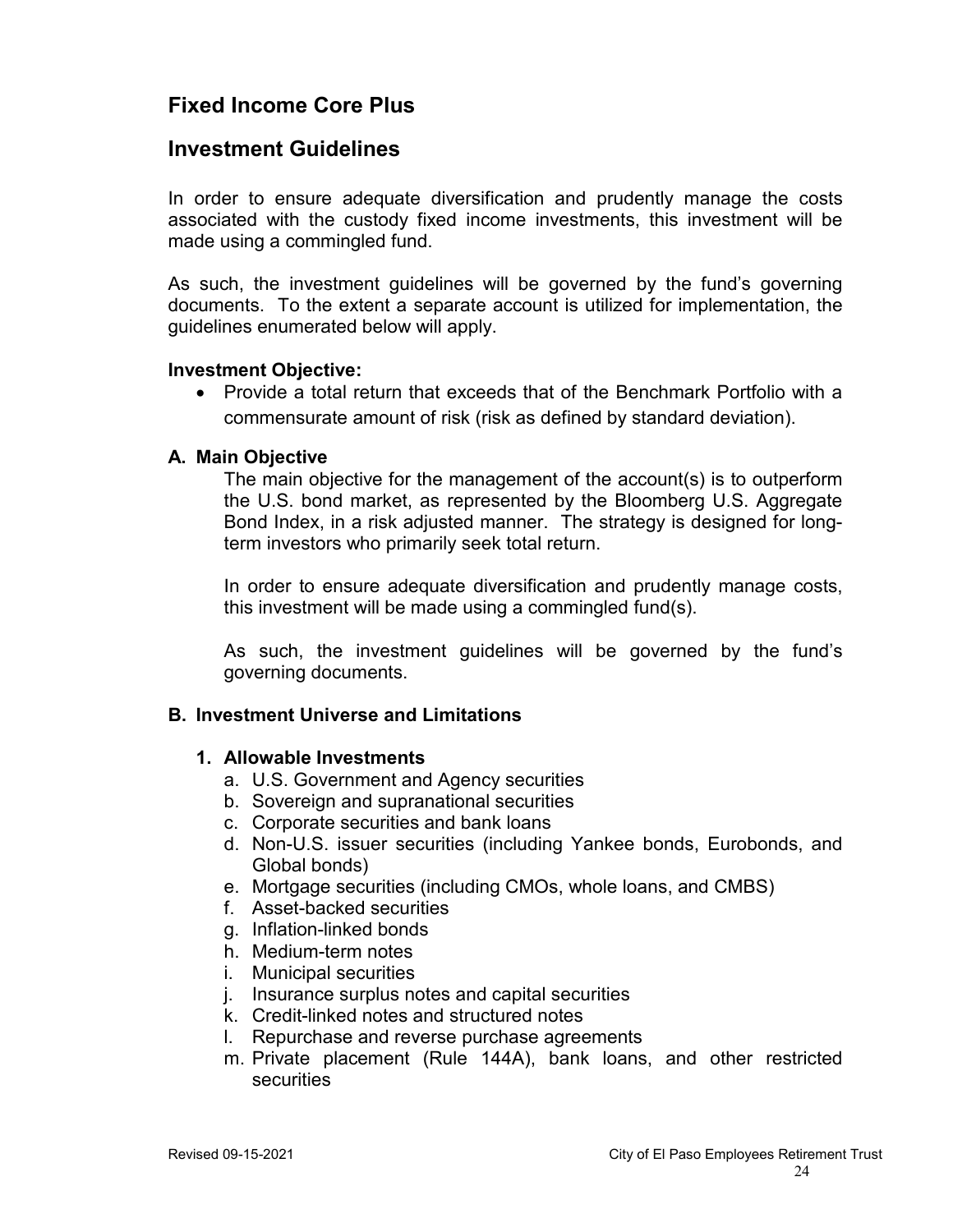### **2. General Restrictions**

- a. The average duration of the Fund(s) generally ranges between +/- 1.5 years of the average duration of the benchmark index, under normal circumstances.
- b. The average credit quality of the Fund(s) is investment-grade. Exposure to debt obligations rated below investment grade will generally be limited to 20% of Fund assets.

Credit ratings for issues will be the highest of Moody's, S&P's, or Fitch's long-term ratings. If an issue is unrated, then an equivalent credit rating as deemed appropriate by the manager(s) may be used.

- c. The Fund(s) seeks broad diversification by market sector, industry, and issuer. Net credit exposure to any single issuer will generally not represent more than 5% of the Fund at time of purchase (this restriction may not apply to issues of the U.S. Treasury, issue of U.S. government agencies, or the investment-grade debt obligations of OECD member countries and their instrumentalities).
- d. STIF funds may be used as a cash "sweep" vehicle to manage uninvested cash, or to manage reinvested cash collateral, that engage in securities lending transactions. Such cash or cash collateral may be invested in STIF funds in a manner that generally seeks as a high a level of current income as is consistent with liquidity and stability of principal.

### **3. Foreign Securities**

a. Non-U.S. dollar exposure may be entirely hedged, partially hedged, or fully unhedged depending on the investment outlook. Currency forwards, options, and futures are employed to adjust and hedge the Portfolio's currency exposure. Exposure to non-U.S. dollar denominated issues and currencies will generally be limited to 20% of Fund assets.

### **4. Derivatives**

a. The Fund(s) may buy and sell exchange-traded and over-the-counter derivative instruments, including interest rate, credit, index, and currency futures; currency, interest rate, total rate of return, and credit default swaps; currency, bond, and swap options; deliverable and nondeliverable currency forward contracts; bonds for settlement; "to-beannounced" (TBA) securities; and other derivative instruments for risk management purposes and otherwise in pursuit of the Fund's objective.

### **5. Short Selling**

a. The Fund(s) may sell securities short, including futures, swaps, structured products and call options for duration management or other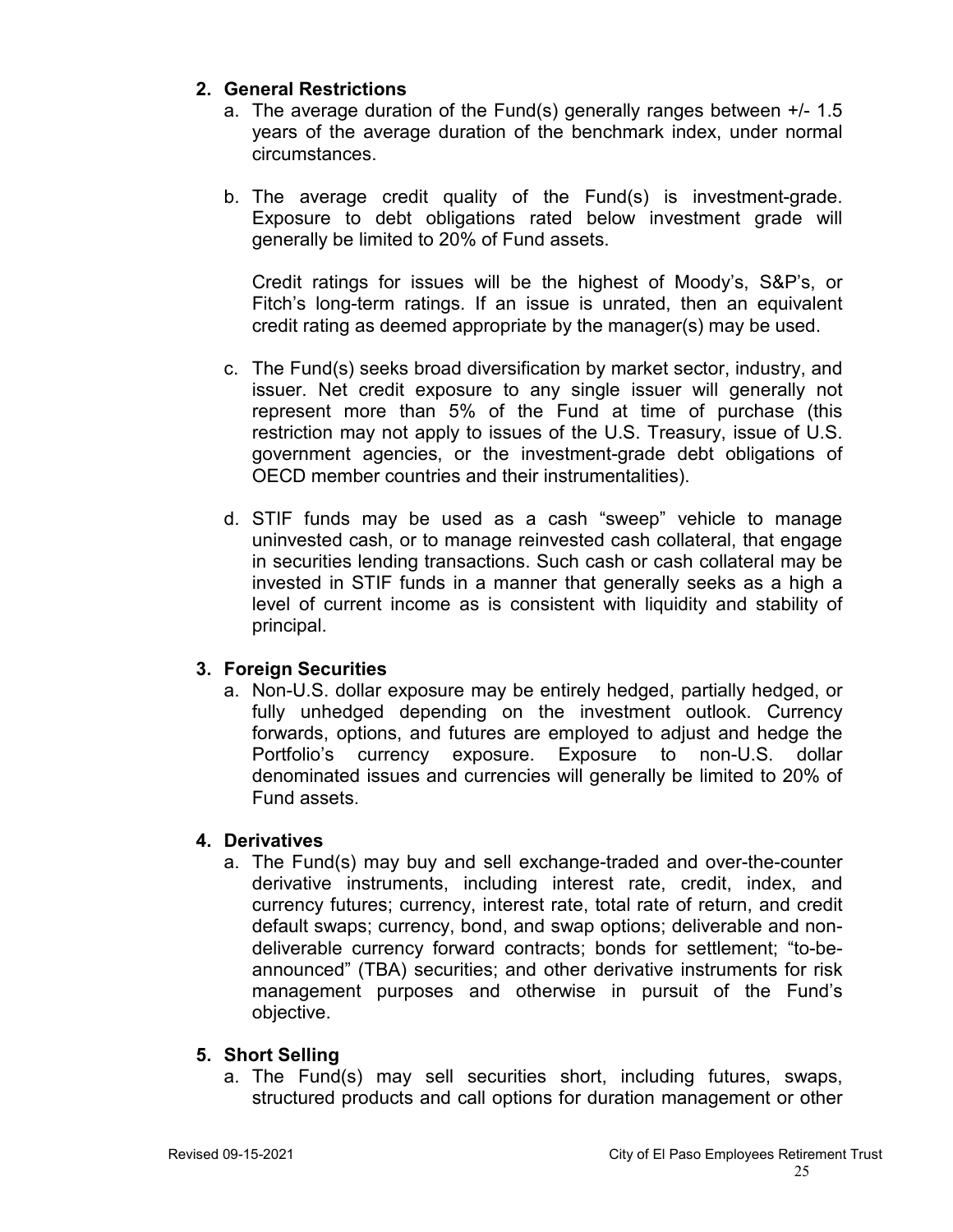purposes.

### **6. Miscellaneous**

- a. The Fund(s) is to be managed in USD.
- b. The Fund(s) will not employ leverage.
- c. Investment types not explicitly allowed in these guidelines may still be used by the manager(s) if deemed to be appropriate.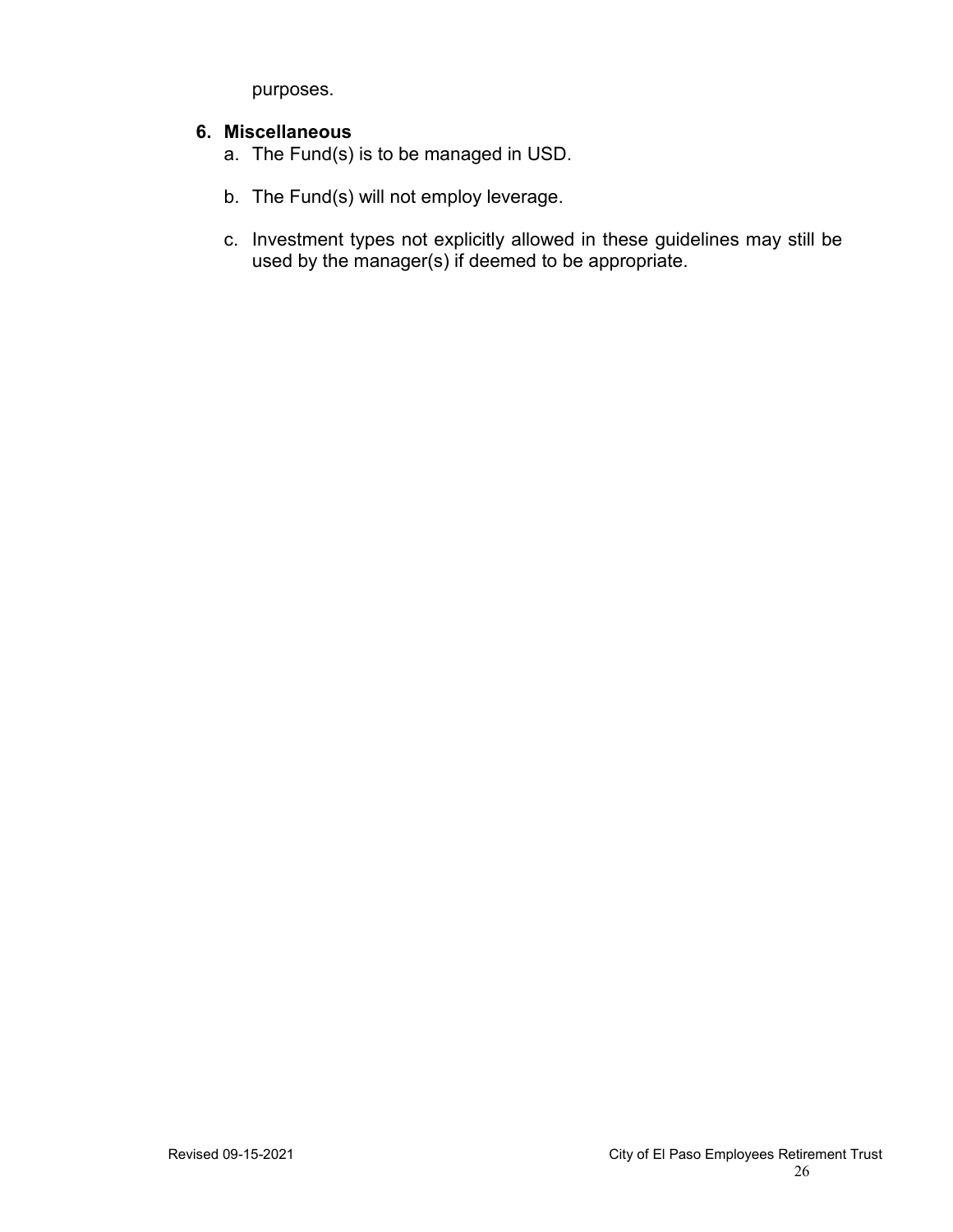## **Real Estate**

### **Investment Guidelines**

The Board reserves the right to consider investment of the Fund's assets in real property, either on a direct basis or as a participant in a commingled real estate fund managed by a bank, insurance company, or other professional real estate investment manager. Real estate investments will be diversified to the extent possible both by geographic location and property type.

**Private real estate** managers are expected to invest in private real estate equity located within the United States or the District of Columbia. The following types of investments may be purchased by the manager: private real estate equity, equity-orientated debt, mortgages, construction loans, mezzanine debt on real estate, and private investment vehicles in such instruments designed for taxexempt investors. The emphasis in the portfolio will be on investments in the stabilized operating stages of their life cycle; however, riskier equity investments in the development, leasing, and redevelopment stages will also be considered in minority positions in the portfolios. The manager should manage risk by using investment quality assets for their type and location. The portfolio should be diversified by property type (office, retail, industrial, or residential) and by the various geographic regions of the country. Leverage is to be limited to no more than 30% of the fund.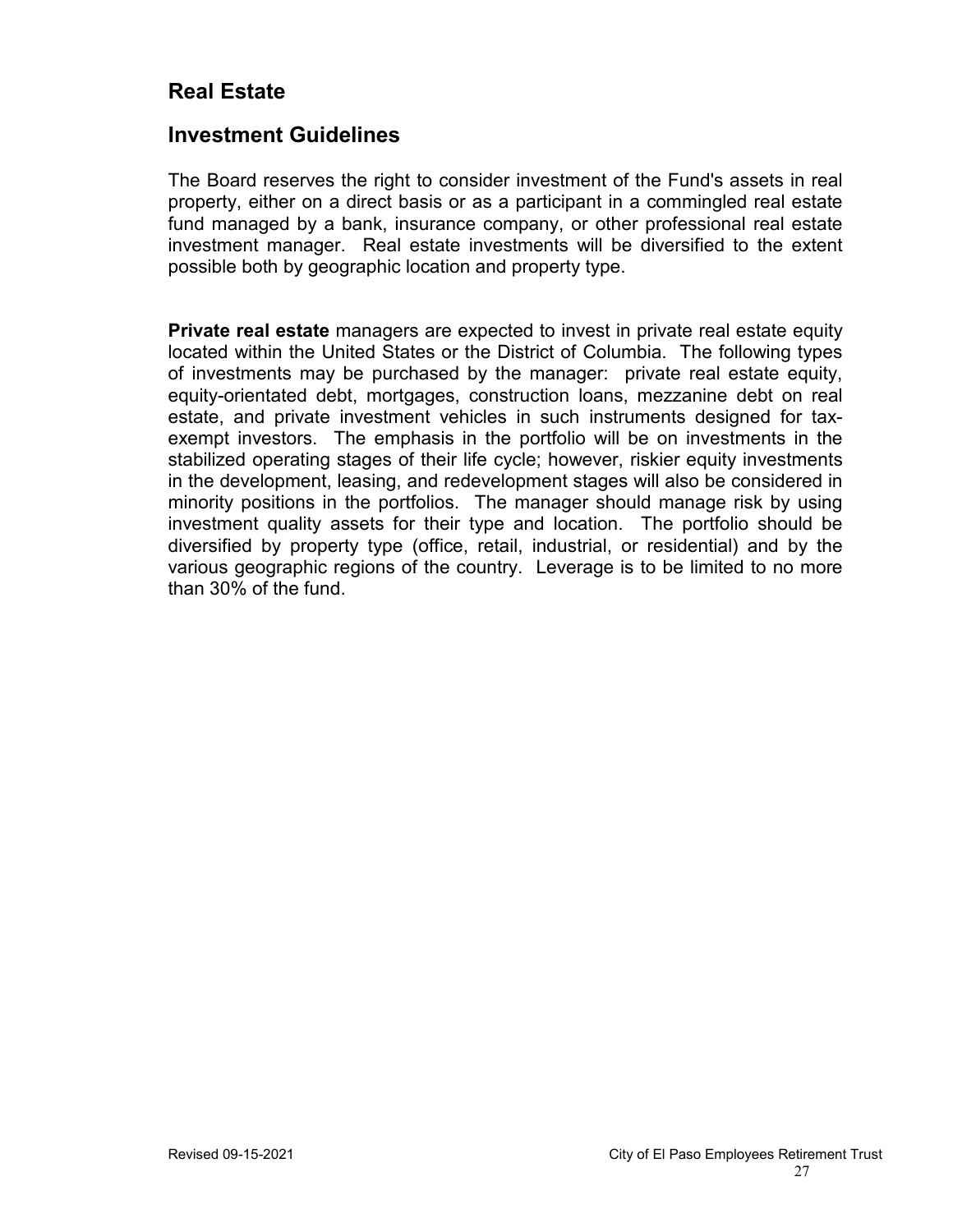## **Private Equity**

### **Investment Guidelines**

#### **Introduction**

The private equity investments made on behalf of City of El Paso Employees Retirement Trust ("CEPERT") will consist primarily of limited partnership investments in diversified private equity portfolios (e.g., venture capital, acquisition, special situation, subordinated debt, and restructuring funds, etc.). CEPERT will invest in private equity through institutional closed-end, finite-life commingled private equity fund-of-funds vehicles. Eligible fund-of-funds may employ either a primary partnership or secondary partnership strategy. The fundof-funds vehicles will be limited liability partnerships, limited liability corporations, or group trusts. Investments directly in stand-alone corporate finance limited partnerships and direct investments in companies are not currently considered appropriate. The vehicle's manager(s) will have discretion with respect to the management of the fund-of-funds investment program, operating within the parameters delineated in the commingled fund's legal documentation.

To maintain an appropriate funded status on a net asset value basis, CEPERT will be required to make periodic commitments to additional fund-of-funds vehicles managed by either the same or different fund-of-funds managers. CEPERT's staff will work with the consultant and the managers to determine appropriate commitment timing and amounts and periodically present a recommended plan to the Investment Committee.

To ensure adequate access and diversification, CEPERT may utilize multiple fund-of-funds providers. There is no specific limit to the number of vendors to be utilized. However, CEPERT will limit the number of vendors employed to the extent practical. Only those firms committed to providing ongoing access to the private equity arena through fund-of-funds offerings, that have a demonstrated record of investing client funds in top tier private equity partnerships and that limit assets accepted for management to sums that can in fact be committed in top tier funds will be considered.

CEPERT recognizes that many well-qualified fund-of-funds providers make direct private equity investments within the fund-of-funds vehicles. Such investments are permissible provided that they constitute a comparatively small portion of the total fund of funds asset base (typically less than 20%). These direct investments are not required and CEPERT's staff, when provided a choice, may elect to exclude such investments.

### **Investment Objective**

The investment objective of the private equity allocation is to achieve consistent positive real returns and to maximize long-term total return within prudent levels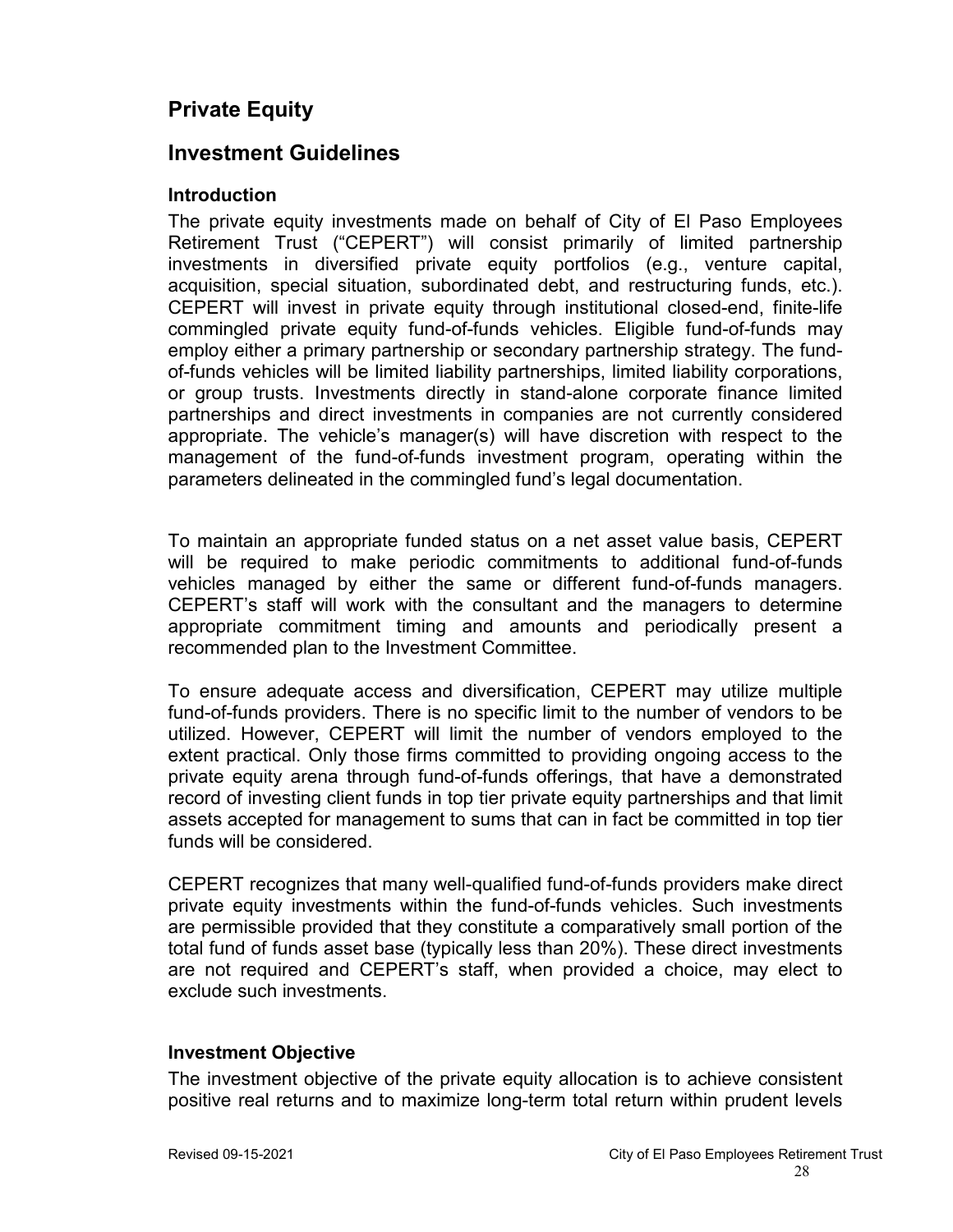of risk through capital appreciation and diversification. CEPERT's holdings will be professionally managed on a cash-to-cash basis and will have broad exposure to all key private corporate finance strategies (e.g., venture capital, acquisition, special situation, etc.), with allocations to the various strategies diversified in a manner consist with institutional private equity programs generally.

### **Performance Objectives**

Due to the inevitability of short-term market fluctuations that may cause variations in the investments' performance and the long lead-time associated with private equity, it is intended that the performance objectives outlined below will be achieved by the fund-of-funds over the life of the vehicle(s), generally 12 years. However, the Board reserves the right to evaluate the funds' interim performance. Annual performance will be evaluated to test progress toward attainment of these longer-term goals. It is understood that there are likely to be short-term periods during which performance deviates from expectations. Minimum expectations are as follows:

- 1. It is expected that the private equity program will over rolling 5-year periods provide net of fee returns in excess of those available in the public markets. The return target for the private equity program is the Russell 3000 Index plus 300 basis points calculated on a time-weighted basis. The rate of return for the fundof-funds will also be calculated on an internal rate of return basis net of all fees and expenses.
- 2. The fund's IRR performance will also be benchmarked on a vintage year basis against peer groups in the Thomson Reuter's Private Equity Database. These return comparisons will be net of underlying partnership fees and expenses, but gross of the fund-of-funds' fees and expenses. It is expected that the vehicles will attain performance rankings consistent with the topquartile levels of return evidenced in the database.

Attainment of these objectives does not guarantee continued investment by the Board in a specific manager's fund-of-funds vehicles, nor does failure to achieve these guidelines ensure a lack of future investment support for follow-on vehicles. Providers are selected at the discretion of the Board.

In private equity investing there is the risk of sustaining a loss on any of the individual investments. It is CEPERT's expectation that, while specific investments may incur losses of all or part of capital invested, a diversified portfolio of holdings will produce a positive rate of return in the expected range set forth above.

### **Guidelines**

As private equity fund-of-funds vehicles are commingled, closed-end, finite-life limited liability entities, the investment guidelines will be determined by the fund-offunds legal documentation. But, the vehicle's manager in managing the portfolio should take prudent care. In addition, the following stipulation(s) apply: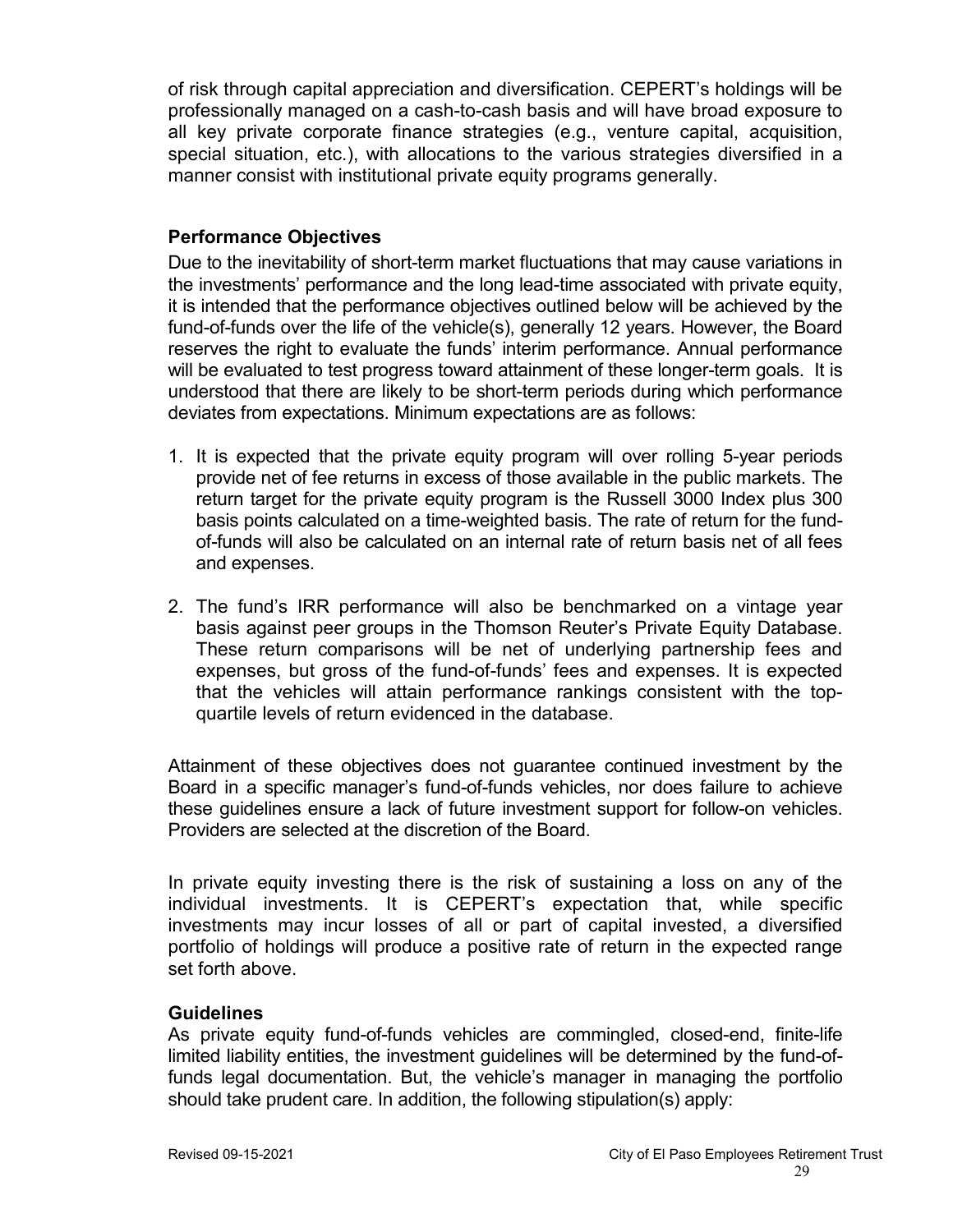- The CEPERT funds invested in the pooled/fund-of-funds vehicle should not represent more than 20% of the total market value of the pooled/fundof-funds. It is also preferred that this holds true for any other investor in these pooled/fund-of-funds.
- The manager of the fund-of-funds vehicle shall be a Bank or a registered advisor under the Investment Advisors Act of 1940.
- If the fund-of-funds provides the option of receiving distributions in cash or securities, the Trust will opt to receive cash.

### **Reporting Requirements**

Reporting requirements will be governed by the fund-of-funds legal documentation, which at a minimum will provide for quarterly unaudited financial statements and other relevant investment holdings-related exhibits, and annual audited financial statements and relevant investment holdings-related exhibits.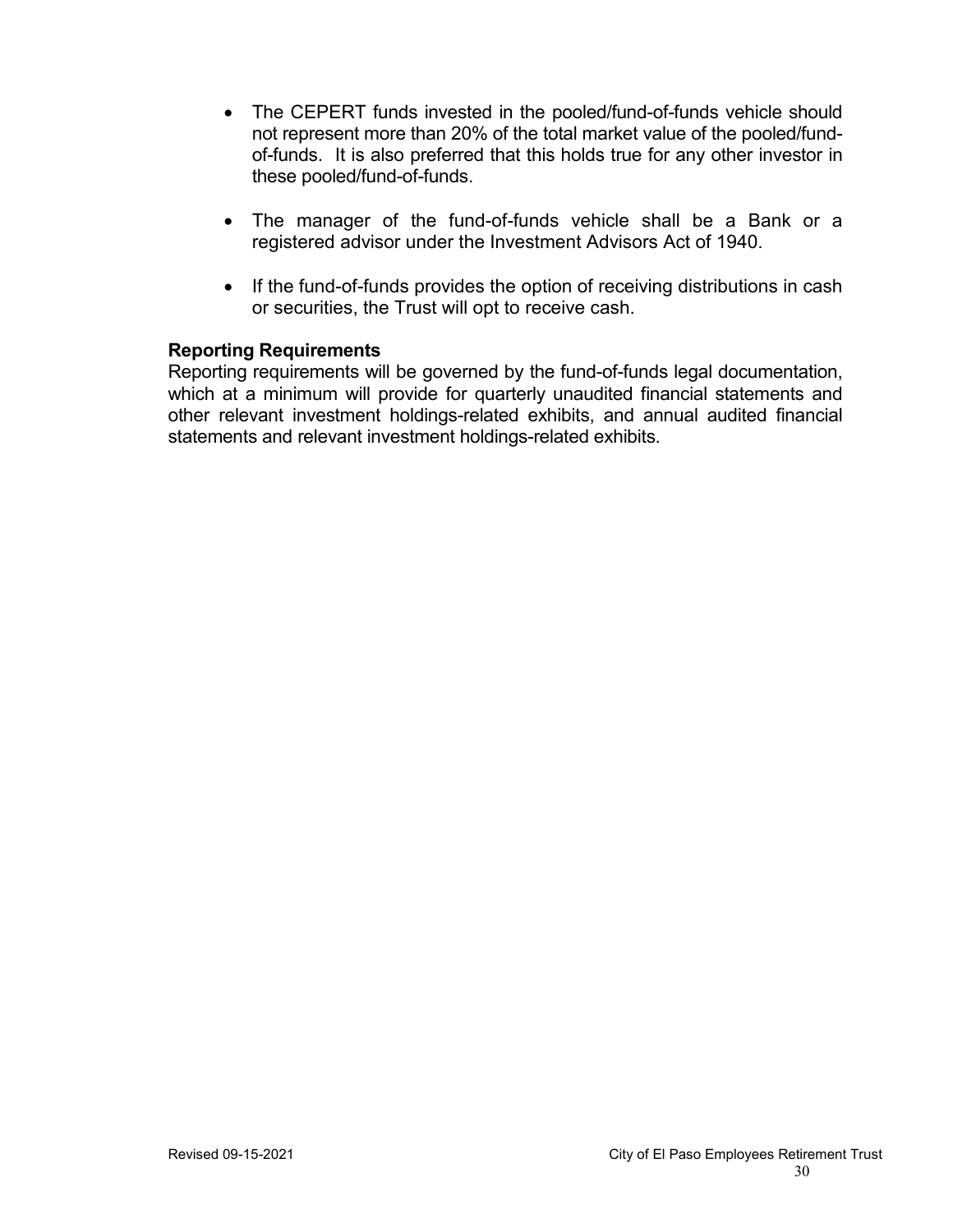## **Cash**

## **Investment Guidelines**

The investment objective is to produce a return that equates to prevailing shortterm rates applicable to the quality specified below.

All monies not deployed in other permitted investments shall be invested in shortterm investment vehicles as provided below.

Money market instruments shall include:

- Direct obligations of the U.S. Treasury including bills, notes, and bonds, and repurchase agreements secured by those obligations.
- U.S. Government and U.S. Treasury money market mutual funds that are SEC registered and comply with Rule 2(a)-7 under the Investment Company Act of 1940. The investment guidelines will be governed by the fund's governing documents.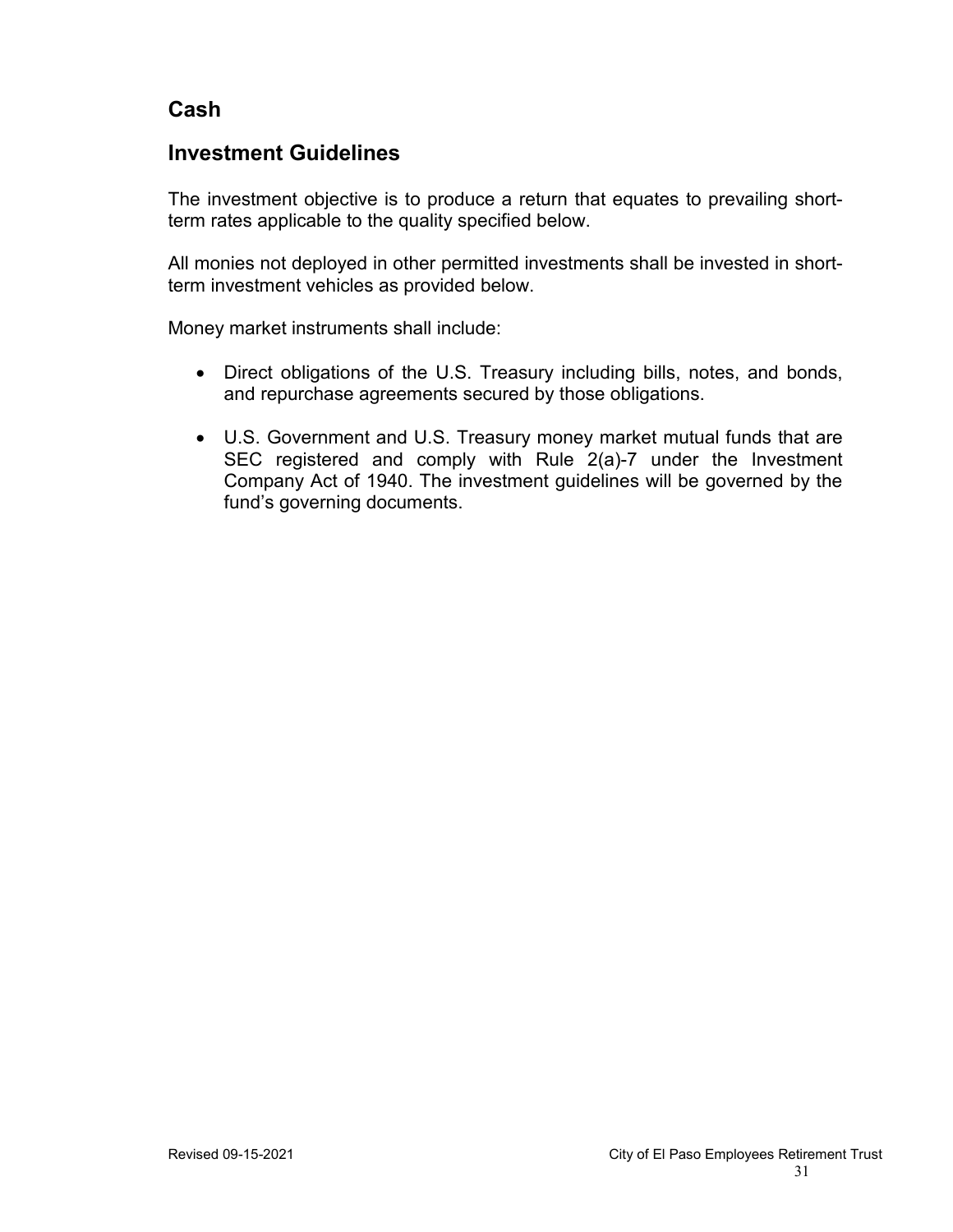

## **Performance Measurement Standards**

Performance standards are required for determining whether or not the Fund's objectives are being met. They also provide an objective basis for evaluating how well managers complement each other and add value collectively, however it is understood that there is no guarantee that such results will be attainable.

The following are long-term investment return objectives established by the Board. While the Board believes it has a fiduciary responsibility to frequently review the results achieved by its investment managers, judgments regarding a manager's suitability will not be based solely on results in any relatively short time period. Generally, three to five years of performance history is needed before results alone can play a substantial role in judging a manager. In the short run, other factors can and will be given significant consideration. These factors include, but are not limited to:

- Consistency of investment style;
- Organization and personnel stability; and

The Board intends to evaluate investment manager's overall performance by taking into account all relevant objective and subjective criteria. The Board reserves the right to terminate any investment manager at any time if deemed appropriate.

### **Performance Shortfall/Placement on Probation (Watch List)**

The investment returns by a manager will be compared to appropriate benchmarks. If the investment returns of a manager during four (4) consecutive quarters do not exceed the appropriate index net of fees, or if during the last three years the investment returns place the manager in the 75th or lower percentile of an independent universe of peer investment managers, as determined by the Fund's investment consultants, the Fund may place the manager on probation. In addition, managers that do not meet the specific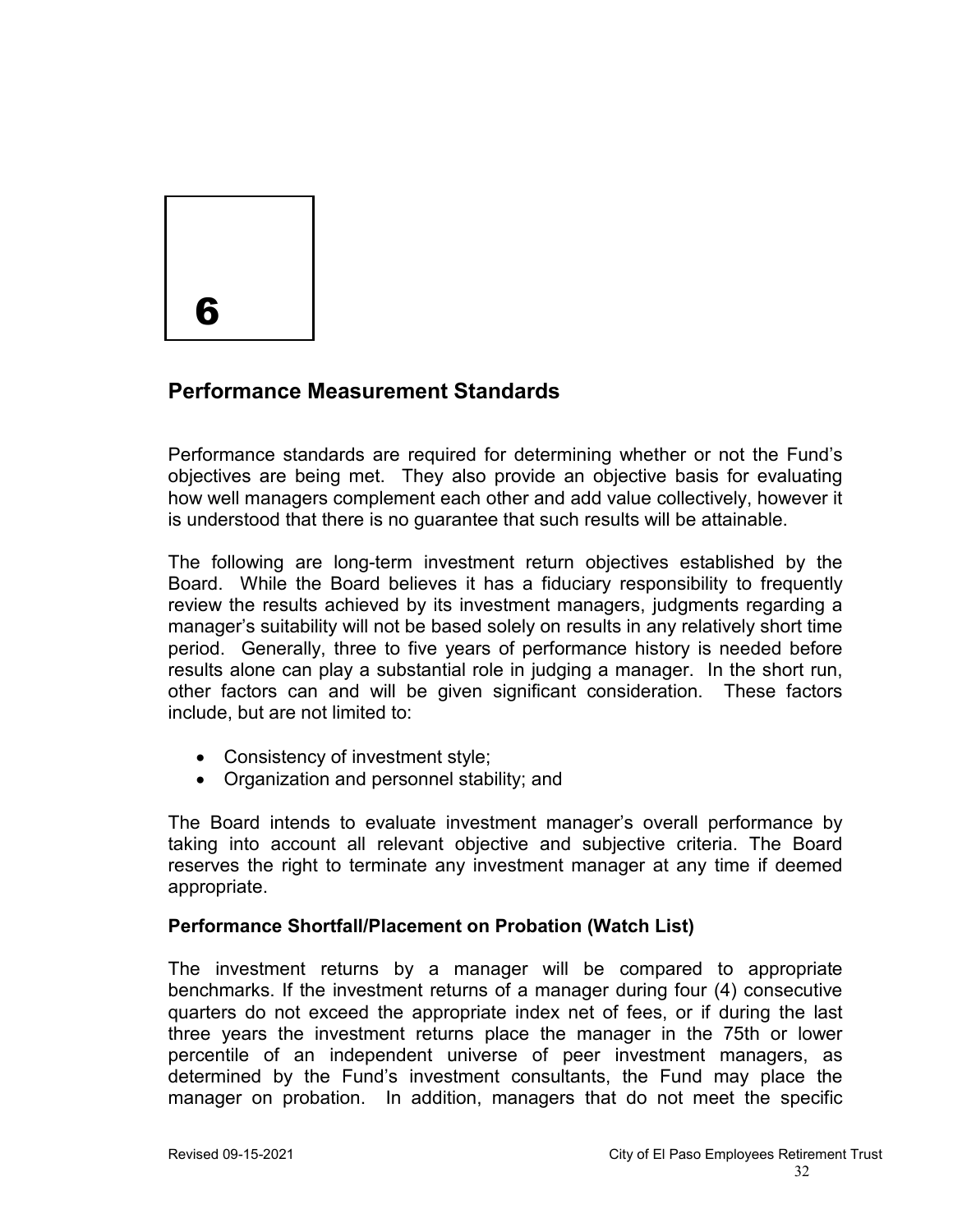performance standards detailed in the section below may be placed on probation. The Investment Committee shall have the authority as delegated by the Board of Trustees to place an investment manager on probation or remove such manager from probation. The Investment Committee will review and reevaluate any manager on probation at least quarterly with the expectation that managers will not stay on probation for more than one year, unless it is prudent under the thenprevailing circumstances for them to remain on probation. The Investment Committee shall notify the Board of any action to place or remove an investment manager from probation at the next regularly scheduled meeting of the Board of Trustees.

The Board reserves the right to terminate any investment manager by using any other provision of the investment manager agreement, thus the language of this investment policy is intended to be in addition to any language found in an investment management agreement. If at any time a conflict should exist between the investment management agreement and this statement of investment policy, the investment management agreement will prevail.

### **Specific Performance Standards**

#### **Total Fund**

| TULAI FUIIU                                        |                              |                                                                                                                                                                        |
|----------------------------------------------------|------------------------------|------------------------------------------------------------------------------------------------------------------------------------------------------------------------|
| Time Horizon                                       | Universe Benchmarks          | Index Benchmarks                                                                                                                                                       |
| Rolling market cycle<br>(approximately 3-5 years). | Total Fund universe.         | Total returns should rank above Net of investment management<br>the median of a comparable fees, the total rate of return<br>should exceed the Benchmark<br>$Index1$ . |
| $\overline{1}$ $\overline{1}$ $\overline{1}$<br>.  | .<br>$0.101$ $0.000$ $0.000$ | .                                                                                                                                                                      |

<sup>1</sup> 44% Russell 3000 Index, 21% MSCI ACWI ex-US IMI Index, 24% Bloomberg Aggregate Bond Index, 10% NFI-ODCE Equal Weight Net Index, and 1% 90-day T-bills

| <b>Large Cap Index Equity</b>                      |                     |                                                                                                                                                |  |  |
|----------------------------------------------------|---------------------|------------------------------------------------------------------------------------------------------------------------------------------------|--|--|
| Time Horizon                                       | Universe Benchmarks | <b>Index Benchmarks</b>                                                                                                                        |  |  |
| Rolling market cycle<br>(approximately 3-5 years). | Not applicable      | Net of investment management<br>fees, the total rate of return should<br>closely track the Benchmark Index <sup>1</sup> .                      |  |  |
|                                                    |                     | Volatility, as measured<br>the<br>by<br>standard deviation of quarterly<br>returns, should be similar to the<br>Benchmark Index <sup>1</sup> . |  |  |

<sup>1</sup> S&P 500 Index or Russell 1000 Index.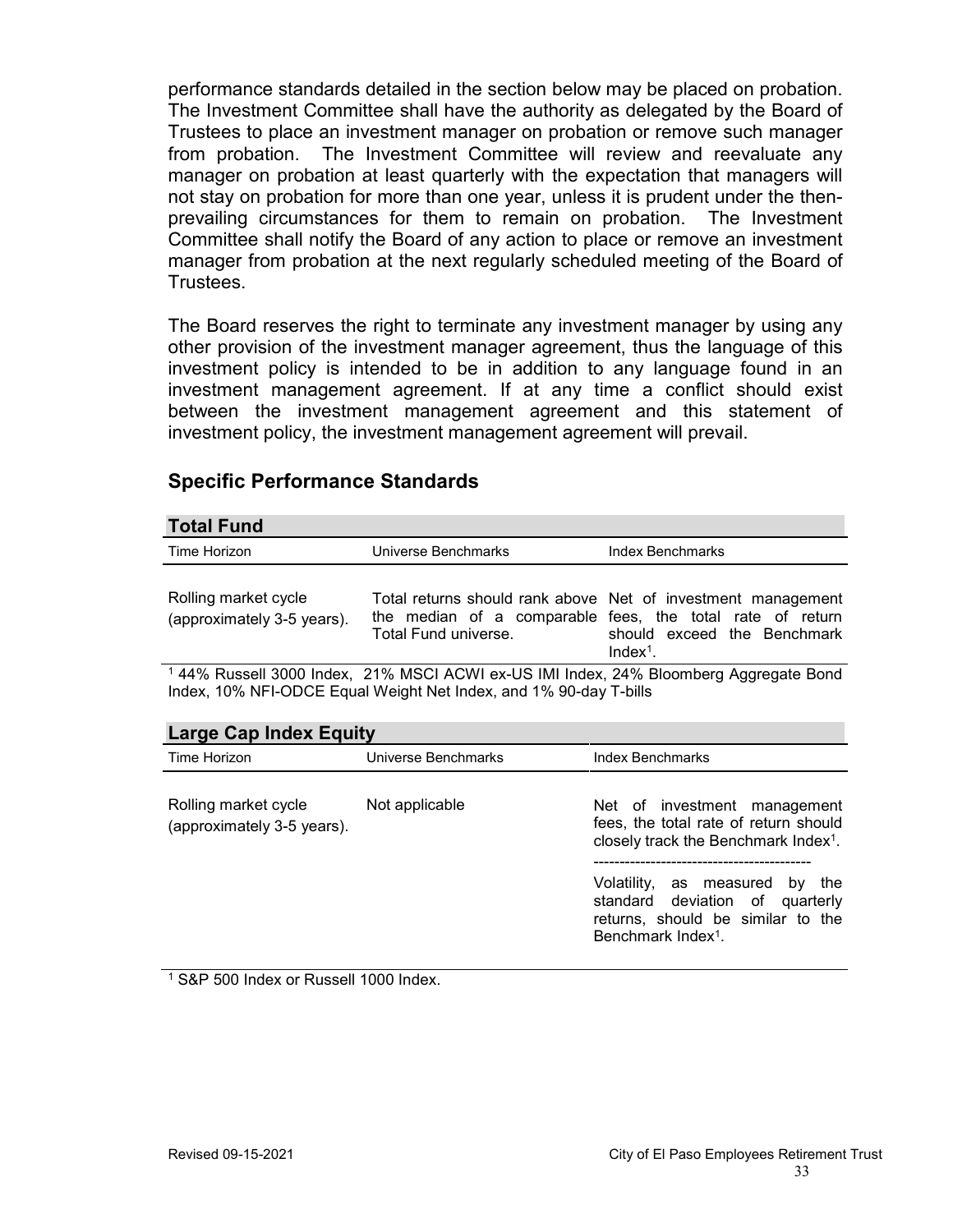| Large Cap Dynamic                                  |                                                                                                        |                                                                                                                                                       |  |  |
|----------------------------------------------------|--------------------------------------------------------------------------------------------------------|-------------------------------------------------------------------------------------------------------------------------------------------------------|--|--|
| Time Horizon                                       | Universe Benchmarks                                                                                    | <b>Index Benchmarks</b>                                                                                                                               |  |  |
| Rolling market cycle<br>(approximately 3-5 years). | Total<br>above<br>comparable universe of Large exceed the Benchmark Index <sup>1</sup> .<br>Cap Funds. | returns should rank Net of investment management<br>the median of a fees, the total rate of return should                                             |  |  |
|                                                    |                                                                                                        | Volatility, as measured by the<br>standard deviation of quarterly<br>returns, should be no greater than<br>150% of the Benchmark Index <sup>1</sup> . |  |  |

#### <sup>1</sup> S&P 500 Index.

| <b>Small/Mid Cap Equity</b>                        |                                                                                                                 |                                                                                                                                                       |  |  |
|----------------------------------------------------|-----------------------------------------------------------------------------------------------------------------|-------------------------------------------------------------------------------------------------------------------------------------------------------|--|--|
| Time Horizon                                       | Universe Benchmarks                                                                                             | <b>Index Benchmarks</b>                                                                                                                               |  |  |
| Rolling market cycle<br>(approximately 3-5 years). | Total<br>above<br>comparable universe of core exceed the Benchmark Index <sup>1</sup> .<br>Small/Mid Cap Funds. | returns should rank Net of investment management<br>the median of a fees, the total rate of return should                                             |  |  |
|                                                    |                                                                                                                 | Volatility, as measured by the<br>standard deviation of quarterly<br>returns, should be no greater than<br>150% of the Benchmark Index <sup>1</sup> . |  |  |
| 1 Ruccall 2500 Indov                               |                                                                                                                 |                                                                                                                                                       |  |  |

Russell 2500 Index.

| International Equity-All Country World ex-U.S. Investable Markets Index |                     |                                                                                                                                                          |  |  |
|-------------------------------------------------------------------------|---------------------|----------------------------------------------------------------------------------------------------------------------------------------------------------|--|--|
| Time Horizon                                                            | Universe Benchmarks | <b>Index Benchmarks</b>                                                                                                                                  |  |  |
| Rolling market cycle<br>Not applicable<br>(approximately 3-5 years).    |                     | Net of investment management<br>fees, the total rate of return should<br>closely track the Benchmark Index <sup>1</sup> .                                |  |  |
|                                                                         |                     | Volatility, as measured<br>by the<br>standard deviation of quarterly<br>returns, should be no greater than<br>150% of the Benchmark Index <sup>1</sup> . |  |  |
| $1$ MCCLACMI ov II C IMI Indov                                          |                     |                                                                                                                                                          |  |  |

MSCI ACWI ex-U.S. IMI Index.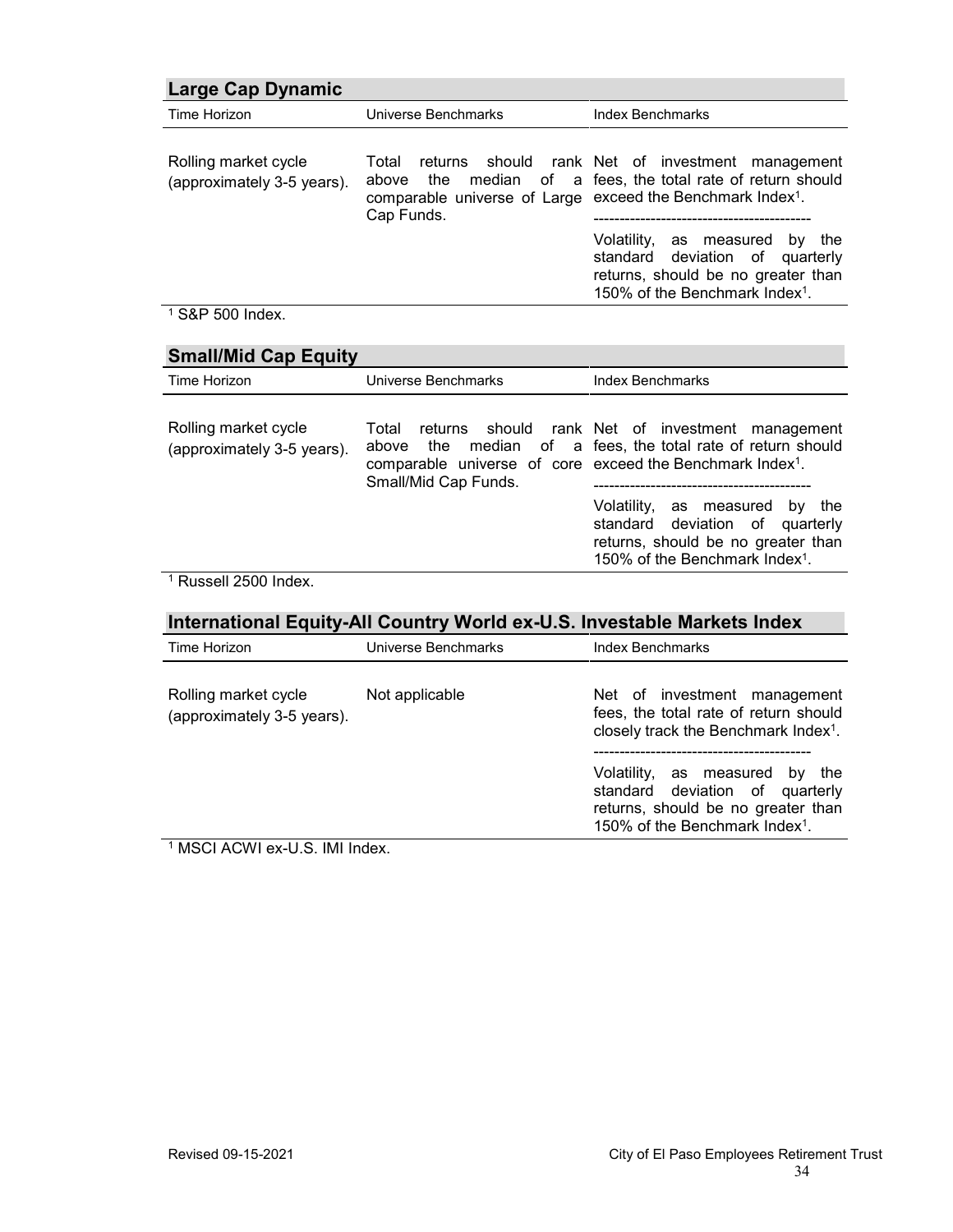## **International Equity-All Country World ex-U.S. Investable Markets**

| Time Horizon                                       | Universe Benchmarks                                                            | <b>Index Benchmarks</b>                                                                                                                               |
|----------------------------------------------------|--------------------------------------------------------------------------------|-------------------------------------------------------------------------------------------------------------------------------------------------------|
| Rolling market cycle<br>(approximately 3-5 years). | Total<br>the<br>above<br>comparable<br>universe<br>International Equity Funds. | returns should rank Net of investment management<br>median of a fees, the total rate of return should<br>of exceed the Benchmark Index <sup>1</sup> . |
|                                                    |                                                                                | Volatility, as measured by the<br>standard deviation of quarterly<br>returns, should be similar to the<br>Benchmark Index <sup>1</sup> .              |

<sup>1</sup> MSCI ACWI ex-U.S. IMI Index.

| <b>Fixed Income-Core Index</b>                     |                     |                                                                                                                                                                                                                                                                         |  |  |
|----------------------------------------------------|---------------------|-------------------------------------------------------------------------------------------------------------------------------------------------------------------------------------------------------------------------------------------------------------------------|--|--|
| Time Horizon                                       | Universe Benchmarks | <b>Index Benchmarks</b>                                                                                                                                                                                                                                                 |  |  |
| Rolling market cycle<br>(approximately 3-5 years). | Not applicable.     | Net of investment management<br>fees, the total rate of return should<br>closely the Benchmark Index <sup>1</sup> .<br>Volatility, as measured<br>by the<br>standard deviation of quarterly<br>returns, should similar to that of the<br>Benchmark Index <sup>1</sup> . |  |  |
| <sup>1</sup> Bloomberg Aggregate Bond Index.       |                     |                                                                                                                                                                                                                                                                         |  |  |

| <b>Fixed Income-Core Plus</b>                      |                                                                                                               |                                                                                                                                                       |  |  |
|----------------------------------------------------|---------------------------------------------------------------------------------------------------------------|-------------------------------------------------------------------------------------------------------------------------------------------------------|--|--|
| Time Horizon                                       | Universe Benchmarks                                                                                           | <b>Index Benchmarks</b>                                                                                                                               |  |  |
| Rolling market cycle<br>(approximately 3-5 years). | Total<br>the<br>above<br>comparable universe of Core exceed the Benchmark Index <sup>1</sup> .<br>Plus Funds. | returns should rank Net of investment management<br>median of a fees, the total rate of return should                                                 |  |  |
|                                                    |                                                                                                               | Volatility, as measured by the<br>standard deviation of quarterly<br>returns, should be no greater than<br>150% of the Benchmark Index <sup>1</sup> . |  |  |
| <sup>1</sup> Bloomberg Aggregate Bond Index        |                                                                                                               |                                                                                                                                                       |  |  |

<sup>1</sup> Bloomberg Aggregate Bond Index.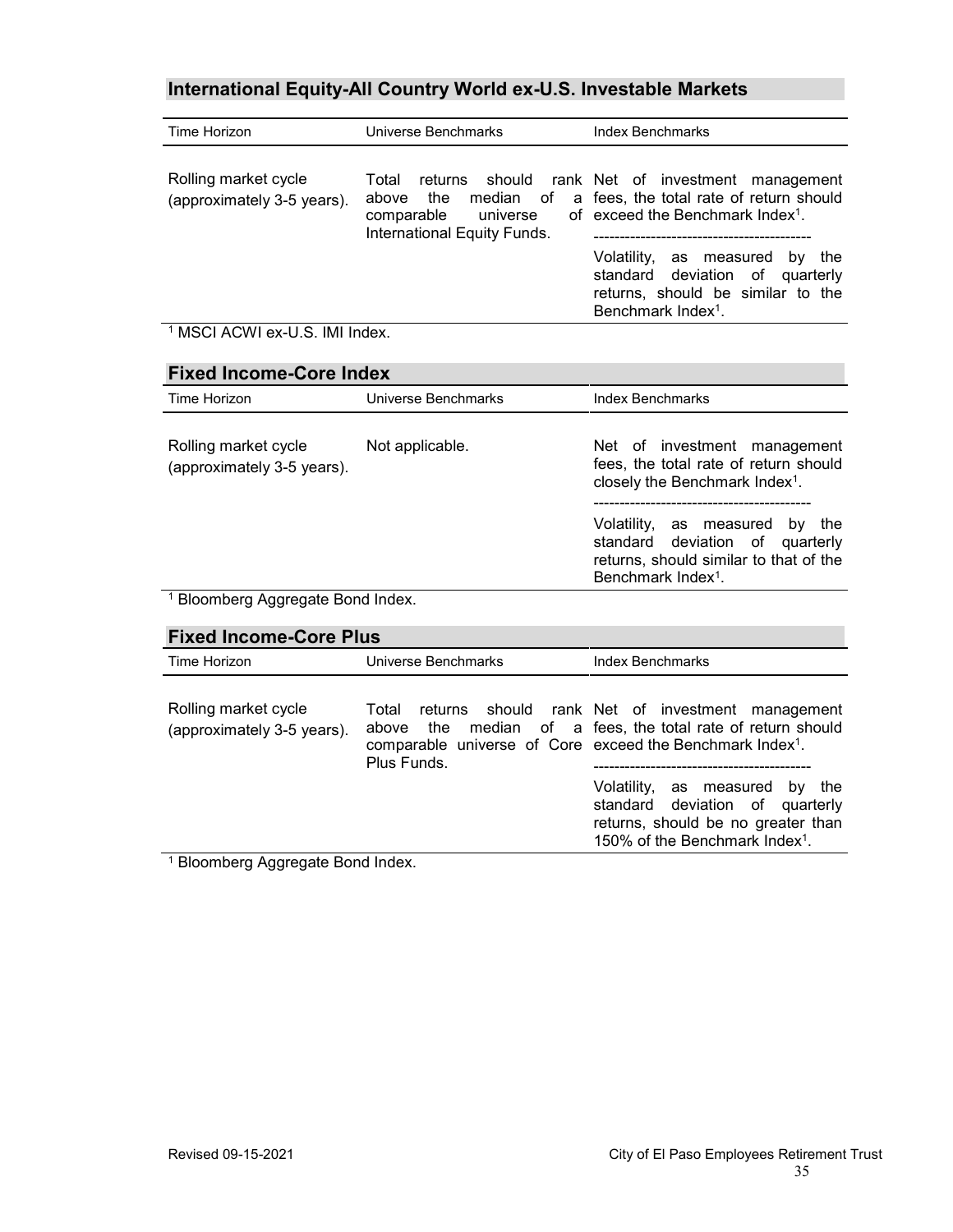| <b>Real Estate</b>                                 |                                                                                                                  |                                                                                                                                                          |
|----------------------------------------------------|------------------------------------------------------------------------------------------------------------------|----------------------------------------------------------------------------------------------------------------------------------------------------------|
| Time Horizon                                       | Universe Benchmarks                                                                                              | <b>Index Benchmarks</b>                                                                                                                                  |
| Rolling market cycle<br>(approximately 3-5 years). | Total<br>above<br>comparable universe of Private exceed the Benchmark Index <sup>1</sup> .<br>Real Estate funds. | returns should rank Net of investment management<br>the median of a fees, the total rate of return should                                                |
|                                                    |                                                                                                                  | Volatility, as measured<br>by the<br>standard deviation of quarterly<br>returns, should be no greater than<br>150% of the Benchmark Index <sup>1</sup> . |

# <sup>1</sup> NFI-ODCE Equal Weight Index

| <b>Private Equity</b>                           |                                                                                                |                                                                                                                                                       |
|-------------------------------------------------|------------------------------------------------------------------------------------------------|-------------------------------------------------------------------------------------------------------------------------------------------------------|
| Time Horizon                                    | Universe Benchmarks                                                                            | <b>Index Benchmarks</b>                                                                                                                               |
| Rolling<br>market<br>(approximately 3-5 years). | of a comparable universe of exceed the Benchmark Index <sup>1</sup> .<br>Private Equity funds. | cycle IRRs on a vintage year basis Net of investment management<br>should rank in the top quartile fees, the total rate of return should              |
|                                                 |                                                                                                | Volatility, as measured by the<br>standard deviation of quarterly<br>returns, should be no greater than<br>150% of the Benchmark Index <sup>1</sup> . |
| 1 Duccoll 2000 Indov $\pm$ 20/                  |                                                                                                |                                                                                                                                                       |

Russell  $3000$  Index +  $3%$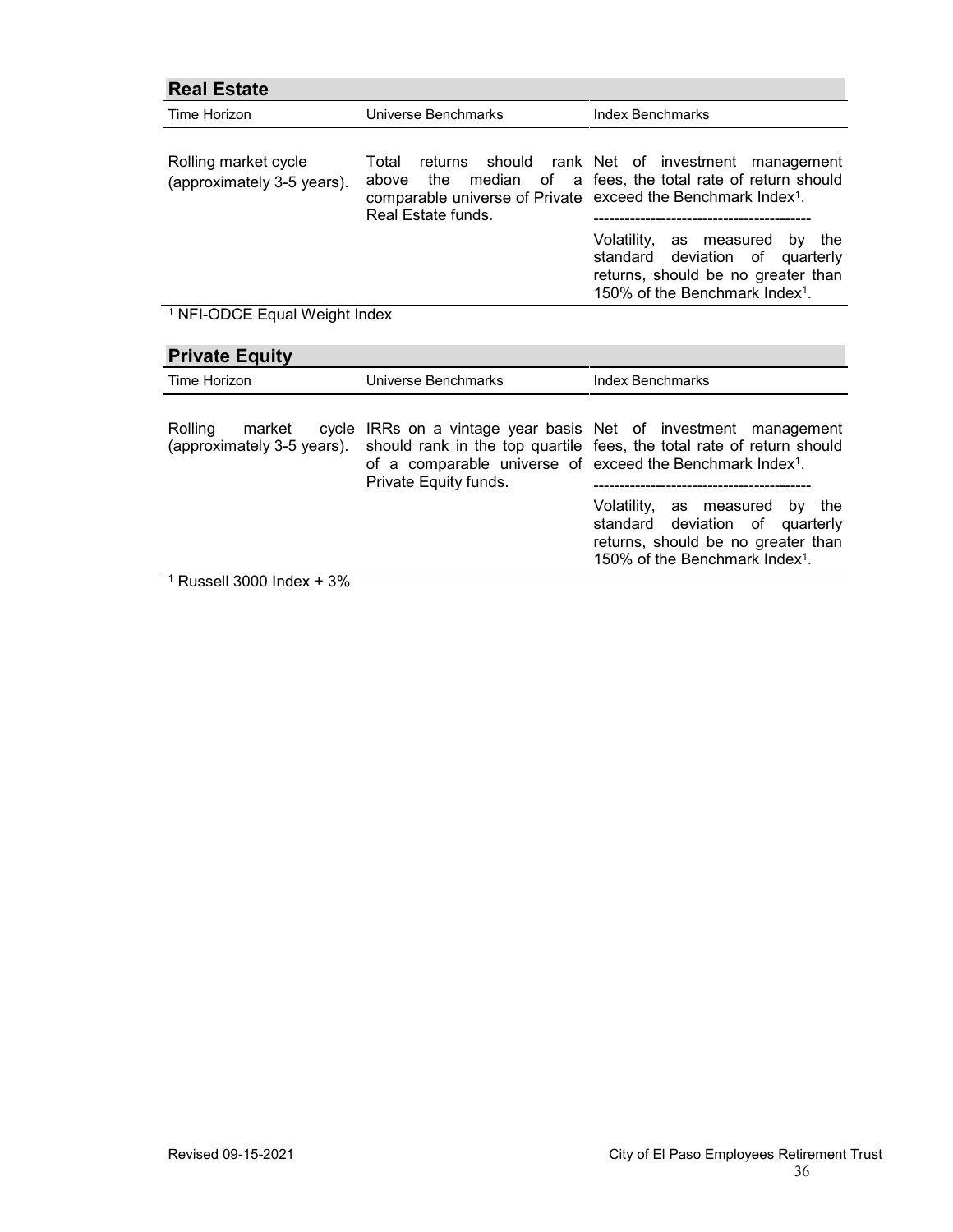7

## **Selection of Investment Managers and Custodial Bank**

### **Selection of Investment Managers:**

General: The Board through its Investment Committee hires investment managers from time-to-time in order to carry out its duties to diversify the Fund's investment portfolio. The Board has granted authority to the Investment Committee to review possible manager candidates and make recommendations to the Board with regard to possible investment manager candidates.

The process used to select investment managers is as follows:

The Investment Committee will utilize a process for investment manager selection that embodies the principles of procedural due diligence. Accordingly, when recommending investment managers, the Investment Committee will employ a comparative search process, including but not limited to the following steps or such other steps as the Investment Committee determines best in the situation:

- 1. Formulation of specific investment manager search criteria that reflect the requirements for the investment manager role under consideration.
- 2. Identification of qualified candidates from the manager search database maintained by the Investment Consultant and such other sources as determined by the Investment Committee.
- 3. Analysis of qualified candidates in terms of:
	- A. Quantitative characteristics, such as CFA GIPS compliant composite return data, risk-adjusted rates of return and relevant portfolio characteristics.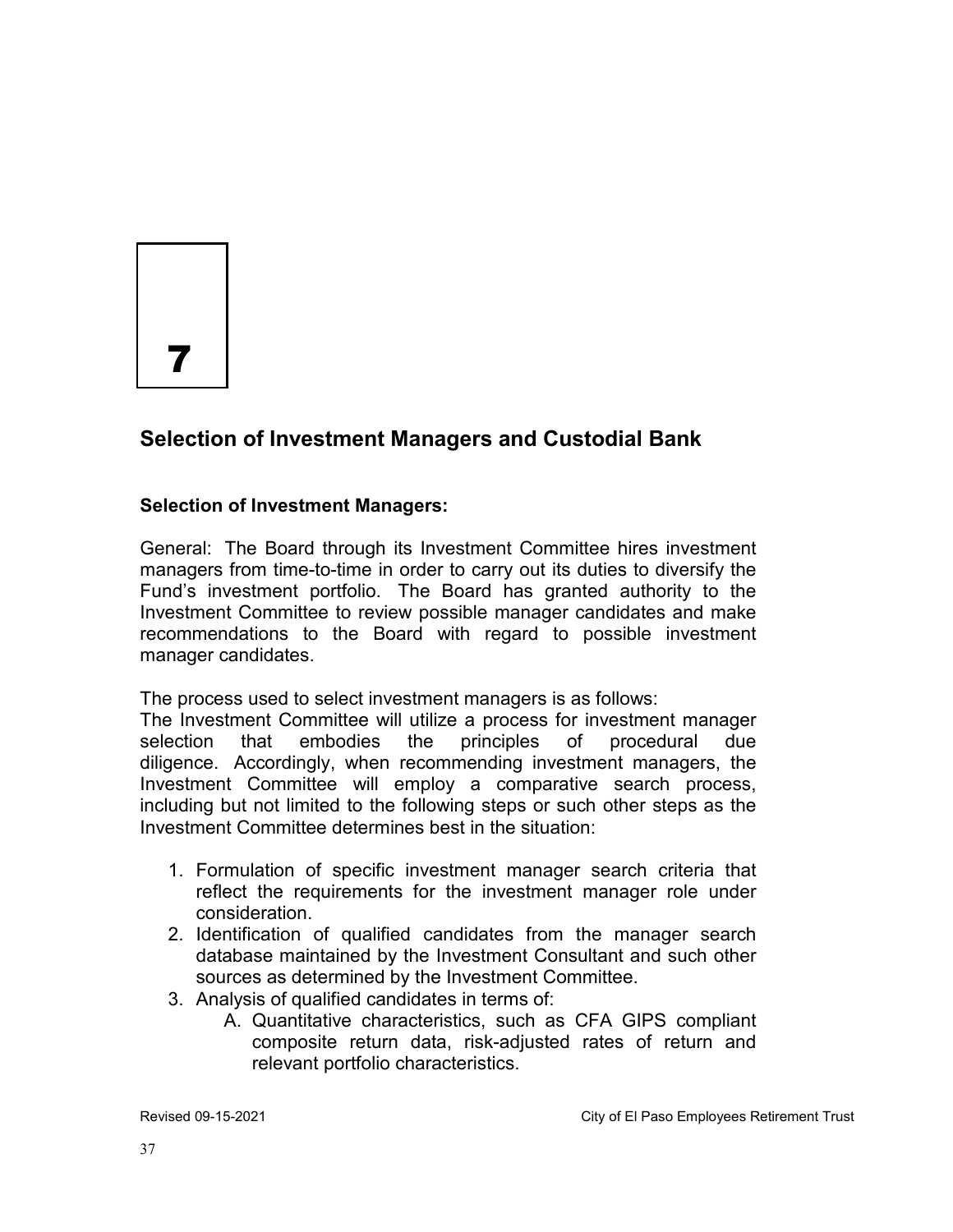- B. Qualitative characteristics, such as key personnel, investment philosophy, investment strategy, research orientation, decision-making process, and risk controls.
- C. Organizational factors, such as type and size of firm, ownership structure, client-serving capabilities, ability to obtain and retain clients and fees.
- 4. Selection and interview of finalist candidates based on a due diligence report prepared for the Investment Committee by the Investment Consultant summarizing the analysis described above.

### **Selection of a Custodial Bank:**

General: The Board engages banking and security custody services from a qualified financial institution. The Board contracts with a custodial bank to keep accurate financial records of investment and cash transactions. The term of a contract with a custodial bank is generally for a longer term than for other service providers due to the nature of the contact. Contracts may be extended at the sole discretion of the Board.

The selection of a custodial bank for the safekeeping of assets shall be governed by a due diligence process that takes into consideration the asset servicing requirements of investment managers hired by the Fund and the operational and oversight management requirements of the Fund's staff. The Board may select a Committee to investigate and make recommendations to the Board regarding any authorized custodial search. The Committee will employ a comparative search process that embodies the safekeeping, trade processing and asset servicing requirements of the Fund. The procedural due diligence may include but is not limited to the following:

- 1. Determine the Investment Manager Support Structure and Functional Administrative/Operational Profile of the Fund.
- 2. Identify the universe of qualified institutional custody providers based on industry standards or best practices and database of qualified custody providers.
- 3. Issue a solicitation request to ascertain the organizational and technical capabilities of qualified institutional custody providers.
- 4. Evaluate responding candidate firms utilizing core factors of differentiation such as but not limited to:
	- A. Organization and Experience (such as client base, client turnover, client references, etc.)
	- B. Client Servicing and Support (such as tenure, bench strength, turnover, etc.)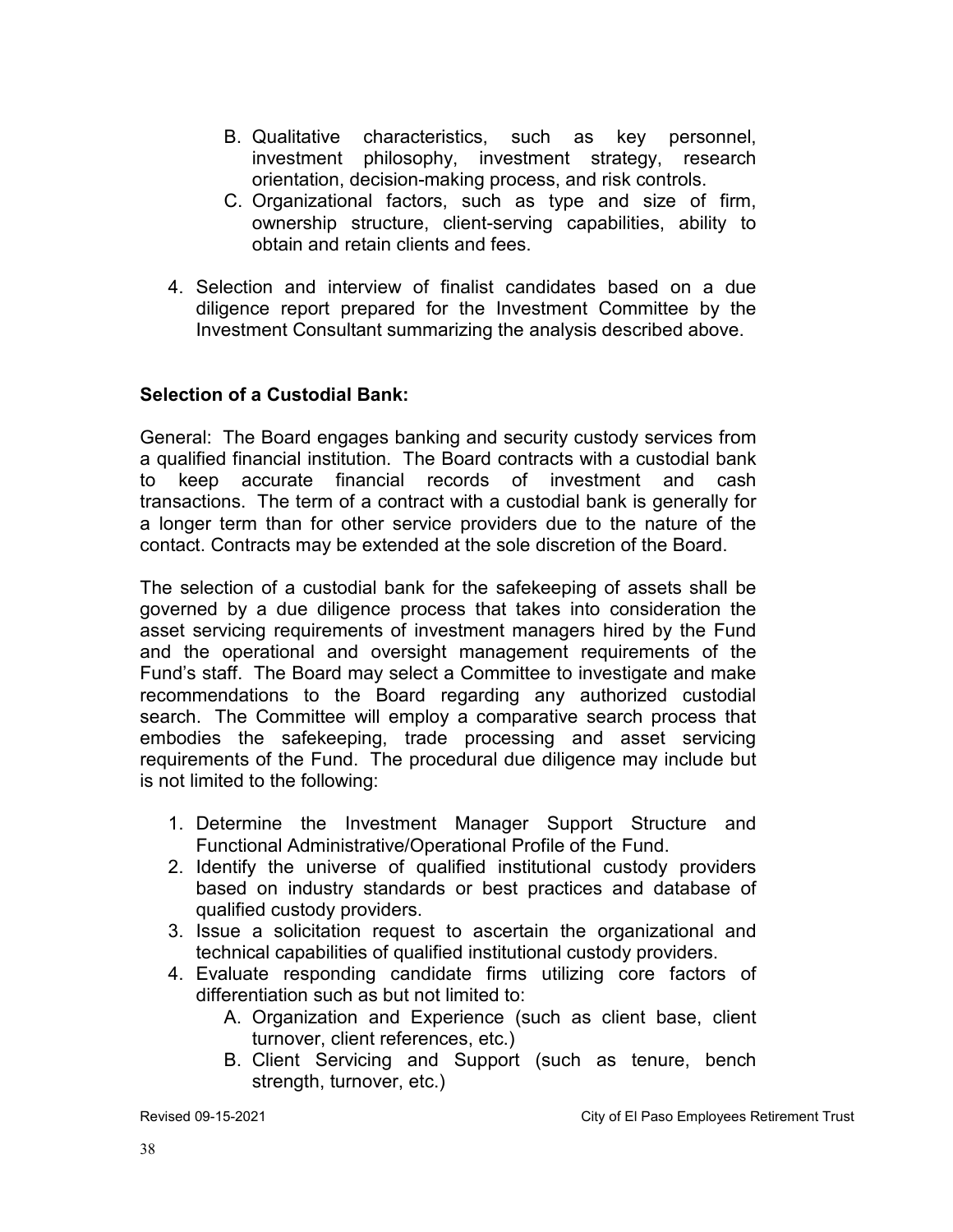- C. Custody (such as safekeeping, corporate action processing, income collection, etc.)
- D. Accounting (such as GASB Reporting, audited statements, derivatives processing, general ledger support and support with the Fund's Treasurer or his designees)
- E. Technology and Systems (such as internet access, ease of use, data and information availability, etc.)
- F. Ancillary Services (such as cash management sweeps, cash investment, compliance monitoring, security lending.
- G. Fees and Costs
- 5. Selection and interview of finalist candidates based on a due diligence evaluation and analysis complied and prepared by the Investment Consultant or staff for review by the Committee.
- 6. Recommendation by the Committee to the Board followed by a vote by the Board. Upon vote by the Board, contract negotiations with the preferred firm.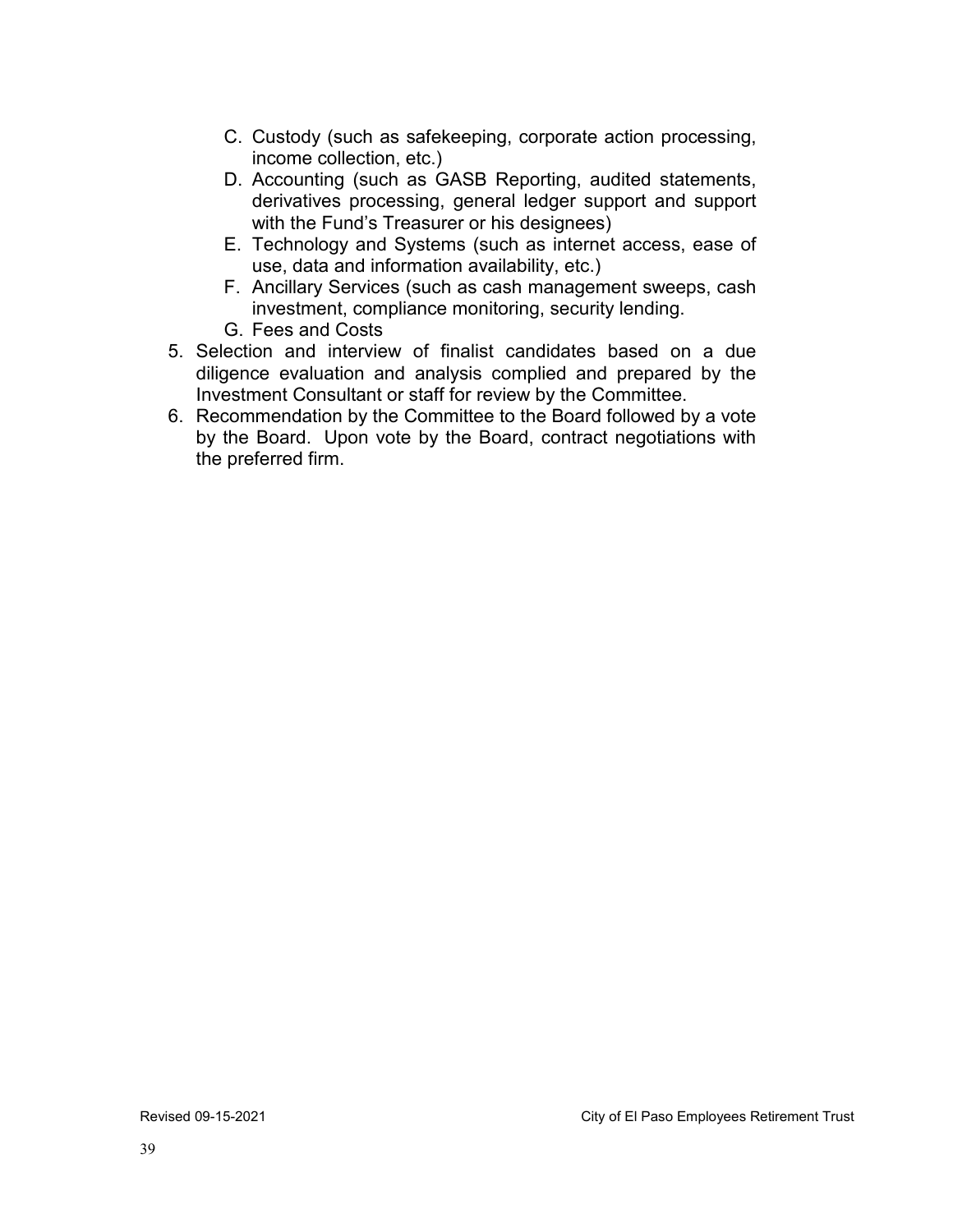8

## **Administration and Control Procedures**

Annually, the Board will review this Investment Policy Statement to determine its continued applicability. If, at any time, the liquidity needs of the Fund or the risk/return expectations of the Board change, this statement of investment policy will be reassessed and restated in writing for agreement by all parties.

Accepted by the El Paso Employees' Pension Fund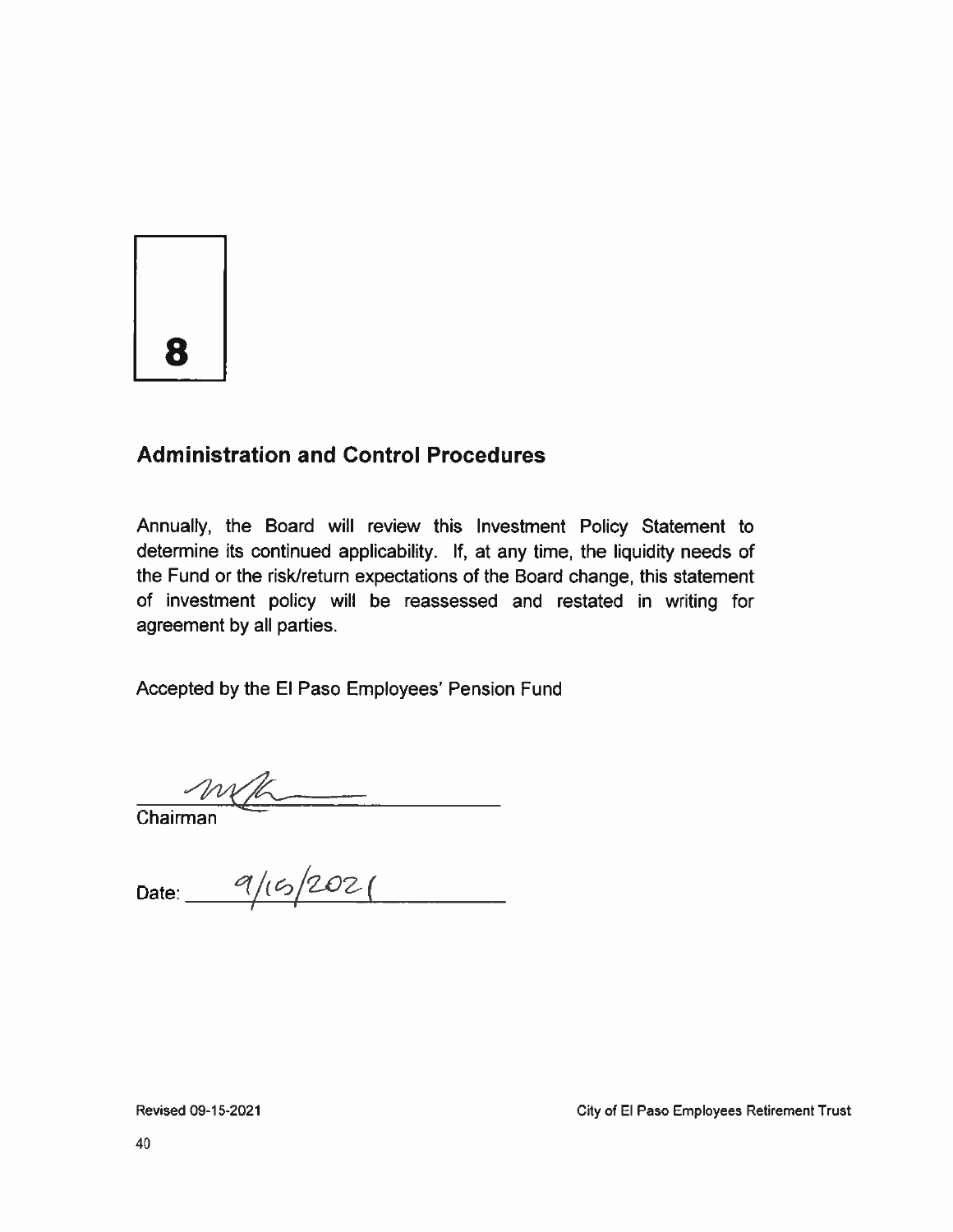9

# **Appendix**